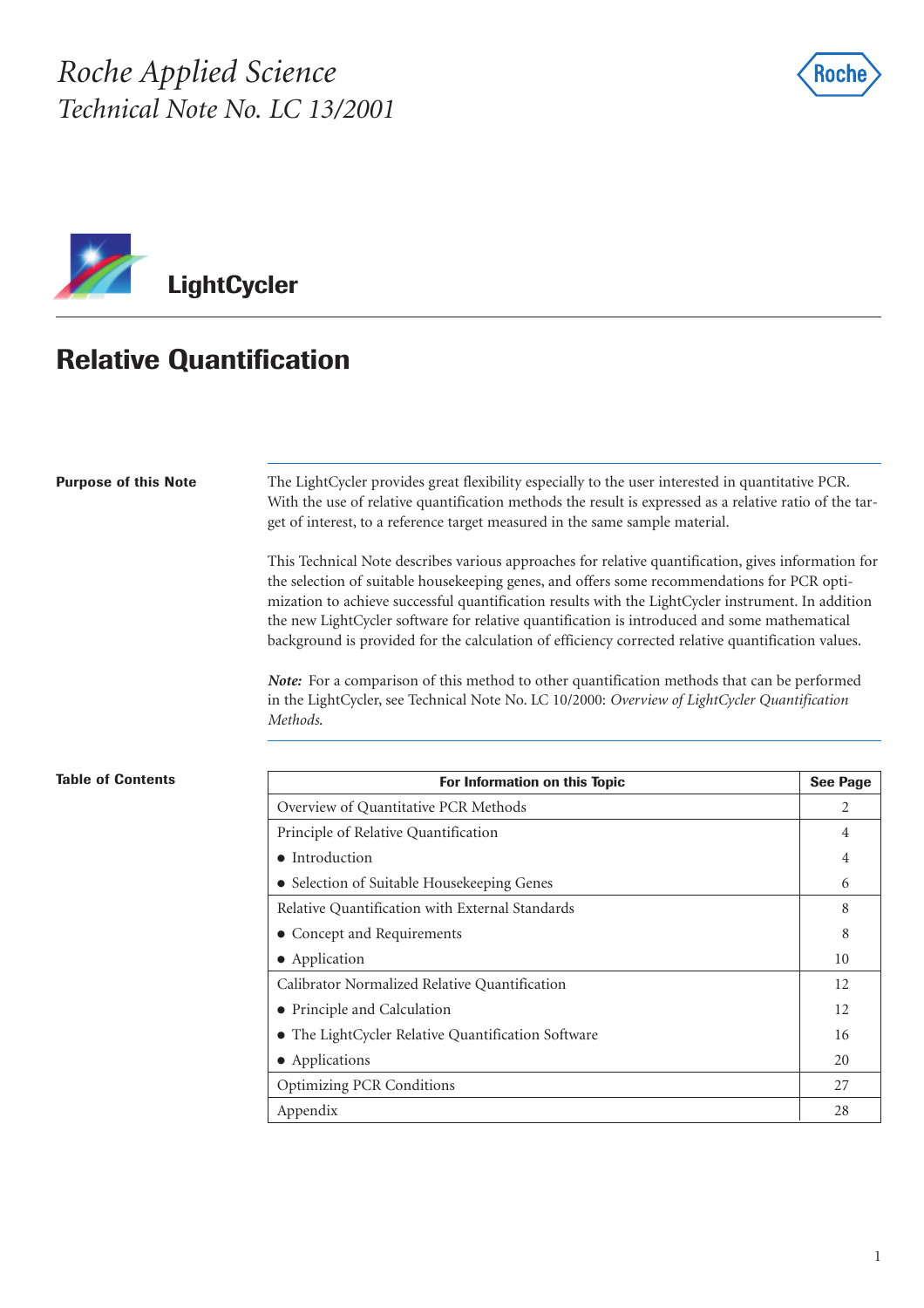### **1. Overview of Quantitative PCR Methods**

#### **Introduction**

Over the last years, PCR has become an essential technique for nucleic acid quantification due to its unsurpassable sensitivity and high dynamic range.

By the innovative introduction of real-time PCR detection, kinetic quantification was made possible. This technique allows data analysis in the phase of constant amplification efficiency (log-linear phase) and provides accurate results for external, internal or relative quantification methods.



### **Typical PCR**

#### **Figure 1:** PCR and the Problem of Quantification

PCR amplification is template concentration dependent, but reactions with low starting copy number can reach the same plateau as reactions that started with higher template concentrations and/or a different PCR efficiency.

In contrast to analysis during end-point-PCR, analysis in the log-linear phase produces data that are much more accurate. Since amplification efficiency is constant, the amount of starting material can be determined very precisely.

Real-time PCR monitoring on the LightCycler, offers a convenient way to identify and measure these log-linear cycles.

For details regarding software settings for data analysis, see the *LightCycler Operator´s Manual*.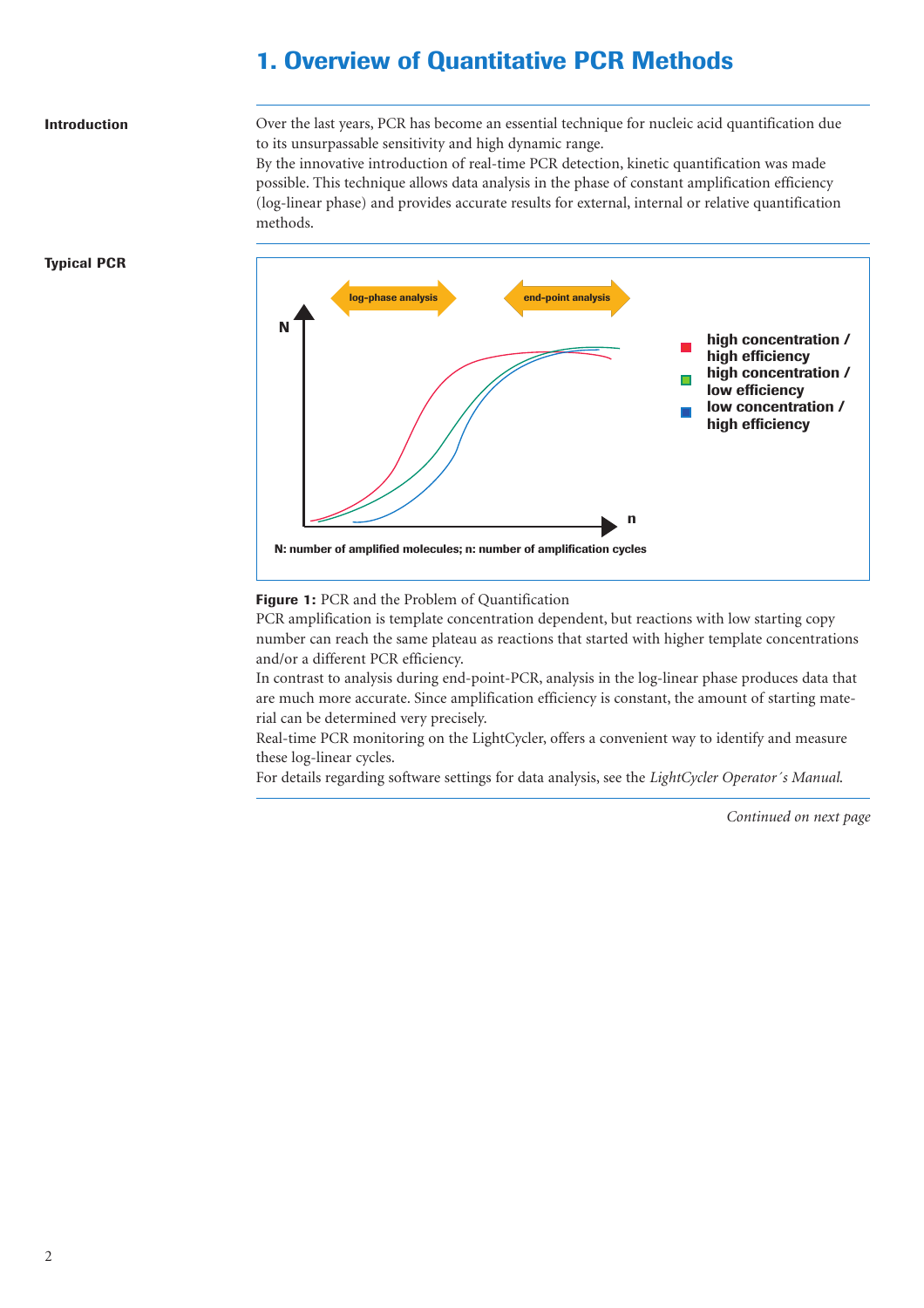### **1. Overview of Quantitative PCR Methods, Continued**

### **Different Methods**

Quantitative real-time PCR generally can be subdivided into two basic classes of concepts: The absolute quantification and the relative quantification.



#### *Absolute Quantification*

- **With external standards:** Serial dilutions of an external standard, with predefined known concentration, are used to create a standard curve. From this standard curve absolute values for the target concentration of unknown samples are determined. *Note:* See Technical Note No. LC11/2000
- **With external standards and an internal control:** This method also uses external standards and produces absolute values for unknown samples. In addition the amplification reaction is controlled, for e.g., PCR inhibition, due to co-amplification of an exogenous control target spiked into each capillary.

*Note:* For details please refer to Technical Note No. LC12/2000.

### *Relative Quantification*

● **With external standards:** 

The target concentration is expressed in relation to the concentration of a reference (housekeeping) gene. A standard curve is used to obtain the concentration of the target and the reference gene.

#### ● **Calibrator Normalized:**

The quantity of a target and a reference gene is a function of the PCR efficieny and the sample crossing point and does not require a standard curve in each LC analysis run for its determination. Results are expressed as the target/reference ratio of each sample normalized by the target/reference ratio of the calibrator. Thus in calibrator normalized relative quantification assays the accuracy is only influenced by different PCR efficiencies of target and reference. PCR efficiency differences can be corrected to achieve exact results or for an approximate calculation both PCR efficiencies are set to 2.

*Note:* For more details please refer to chapter 4 of this Technical Note.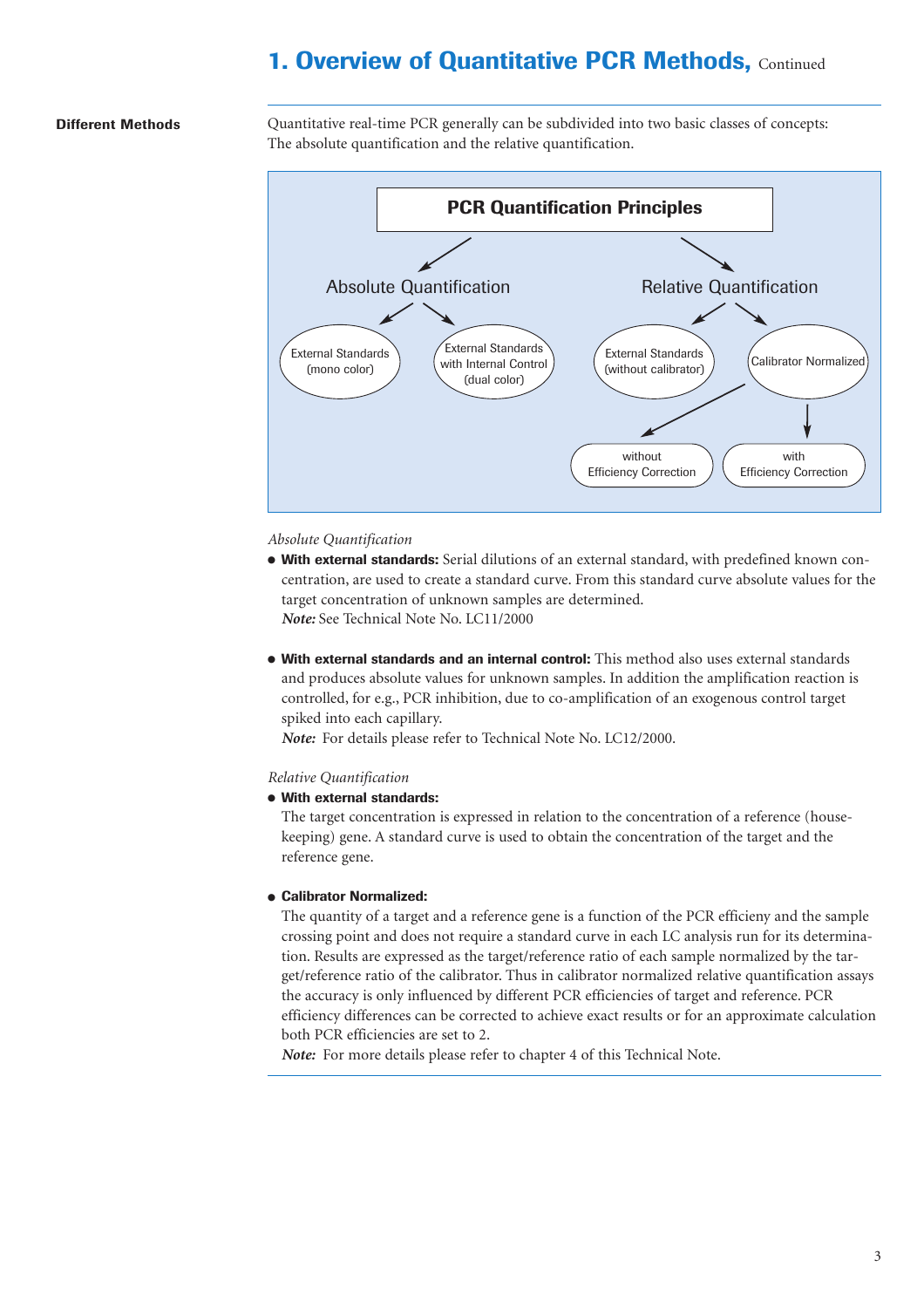## **2. Principle of Relative Quantification**

### **2.1 Introduction**

**Concept**

As described in the previous chapter, different quantification methods have been developed, and according to the requirements of a particular application, the most suitable method needs to be selected.

- The easiest way to obtain a quantitative value for an unknown concentration of a target is to use external standards. A prerequisite for this type of absolute quantification is that the PCR efficiency of the standards is identical with the PCR efficiency of the samples. The advantage of this method is the high dynamic range  $(10-10^{10}$  copies) and the result is directly calculated by the LightCycler analysis software. This method does not detect PCR inhibitors present in the sample material, but this limitation can be compensated by the use of an internal control. With this variation a qualitative control for factors influencing the PCR is implemented. However, the dynamic range is limited by the required dual color reaction set up. Typical application fields for both absolute quantification methods are usually found in virology and bacteriology.
- In many experimental studies with a quantitative approach an absolute value for the sample under investigation is not relevant. Various traditional techniques (e.g., Northern Blotting) express the target amount of an unknown sample relative to another gene transcript, the so-called housekeeping gene, which is assumed to be constant. The identical concept can be achieved with the LightCycler: The target concentration in each sample is calculated relative to this non-regulated reference and the result is expressed as a target/reference ratio. This method which uses an endogenous control as a reference has the advantage that it corrects for factors influencing the PCR. This type of quantitative analysis is a common and powerful tool for a highly sensitive determination of e.g., RNA expression. Reverse transcription PCR (RT-PCR) of gene expression is often performed using housekeeping genes as reference against which the expression level of a gene under investigation can be normalized. For study on the DNA level, e.g., determination of gene dosage values, single copy genes as non-regulated references in the same sample material are recommended. Preferentially a single copy gene located on the identical chromosome as the target sequence of interest is selected.

RNA Level: mRNA Expression Studies Amount of Target Amount of Housekeeping Gene

DNA Level: Gene Dosage Determination Amount of Target Amount of Single Copy Gene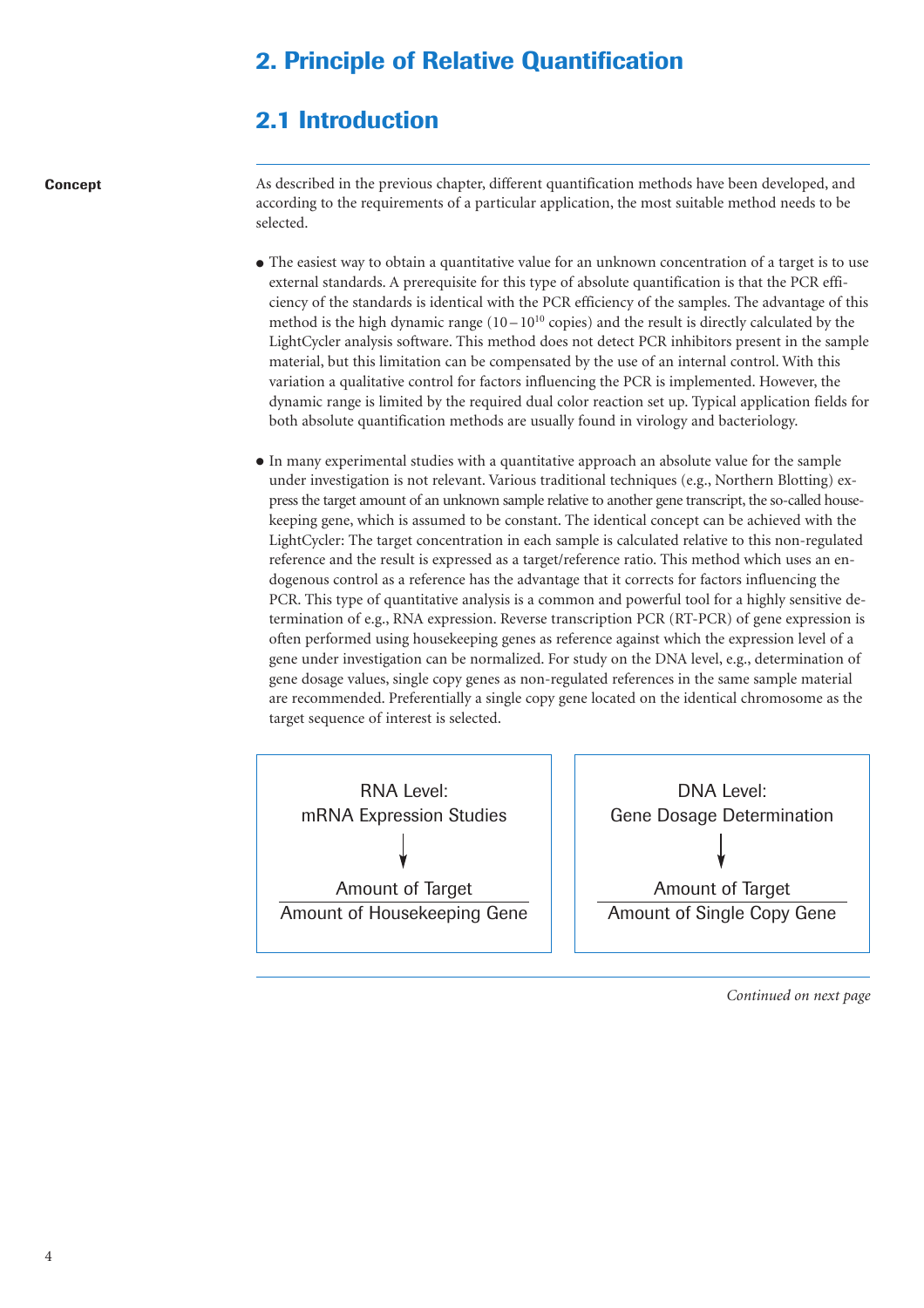### **2.1 Introduction, Continued**

### **Normalization to a Reference Gene**

The concentration of the target in each sample is divided by the concentration of a reference in the same sample, thereby correcting the sample for differences in quality and quantity caused by:

- Variations in initial sample amount
- Variations in nucleic acid recovery
- Possible RNA degradation of sample material
- Differences in sample and/or nucleic acid quality
- Variations in sample loading/pipetting errors
- Variations in cDNA synthesis efficiency

### **Definitions**

For maximum clarity in this Technical Note, we will use the following definitions when discussing relative quantification

| <b>Term</b>             | <b>Definition</b>                                                                                                                                                                                                                                                                                                          |
|-------------------------|----------------------------------------------------------------------------------------------------------------------------------------------------------------------------------------------------------------------------------------------------------------------------------------------------------------------------|
| Sample                  | Material of interest (tissue, cells, blood etc.).                                                                                                                                                                                                                                                                          |
| Target Nucleic Acid     | Nucleic acid of interest (specific RNA or DNA sequence).                                                                                                                                                                                                                                                                   |
| Reference Nucleic Acid  | A nucleic acid that is found at constant copy number in all samples<br>(= endogenous control).<br>The reference gene is used for normalization of sample to sample                                                                                                                                                         |
| Housekeeping Gene       | differences.<br>For mRNA quantification. A gene that is expressed constitutively<br>on an identical level in all samples to be analyzed.                                                                                                                                                                                   |
| Single Copy Gene        | For gene dosage quantification at DNA level. A gene that is found<br>in constant copy numbers in all samples.                                                                                                                                                                                                              |
| Calibrator              | A sample that is used for the normalization of final results<br>(provided as purified NA in parameter-specific kits). The target/<br>reference ratios of all samples are divided by the target/reference<br>ratio of the calibrator. Therefore, a constant ratio of target to<br>reference for the calibrator is required. |
| Relative Standards      | Dilution series of target and reference nucleic acids that are used<br>to determine the fit coefficients of the relative standard curve<br>(efficiencies).                                                                                                                                                                 |
| <b>Fit Coefficients</b> | Parameter values that describe mathematically the fitted "relative<br>standard" curve.<br>Coefficients are stored as *.cof files (lot-specific) and used for<br>subsequent efficiency-corrected data analysis.                                                                                                             |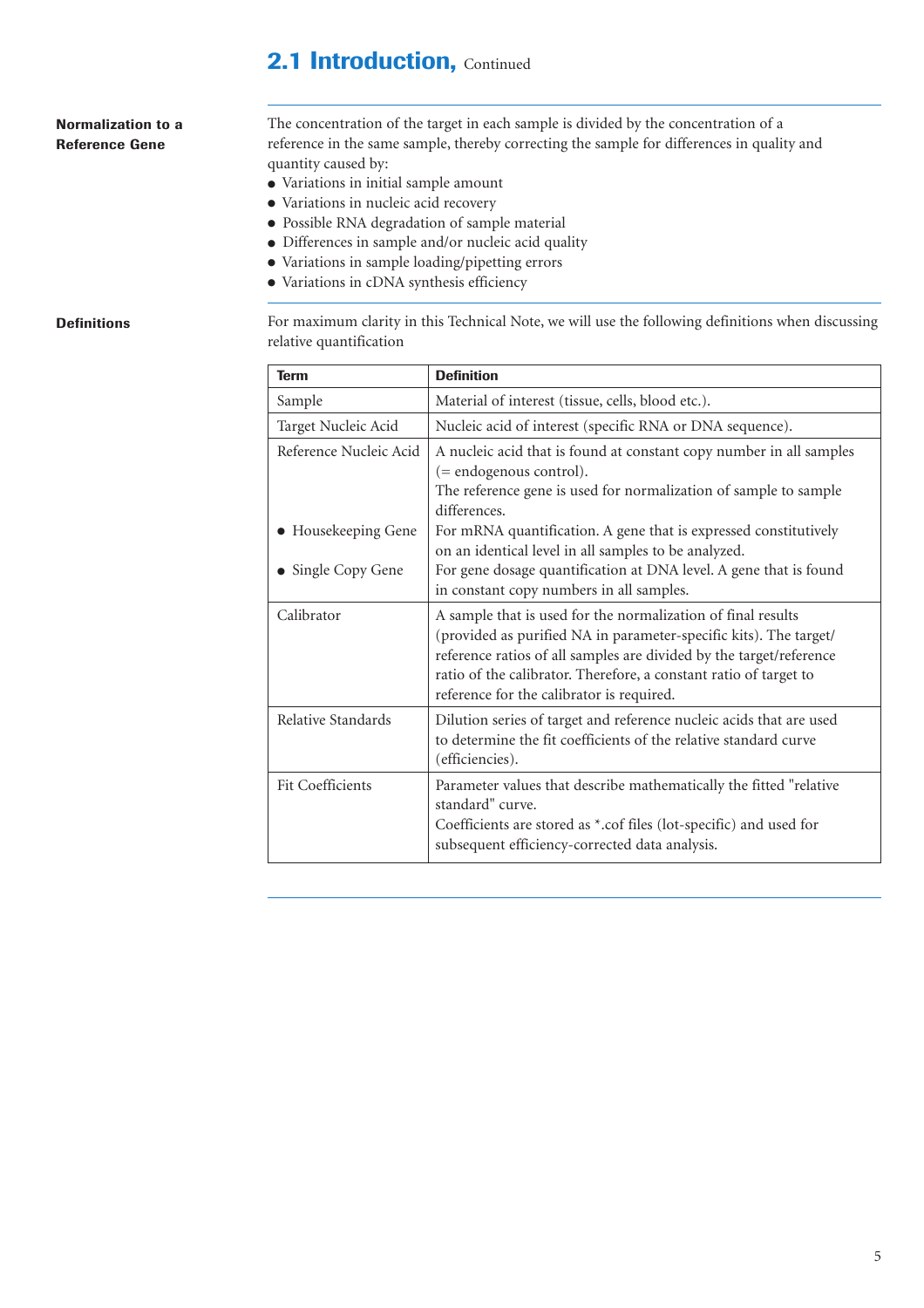# **2.2 Selection of a Suitable Housekeeping Gene**

| General              | The housekeeping genes are a large group of genes that code for proteins whose activities are es-<br>sential for the maintenance of cell function. Detection of housekeeping gene mRNA is routinely<br>used to control several variables that may affect RT-PCR. These endogenous controls are present<br>in each experimental sample and therefore serve as perfect candidates for the normalization of the<br>final result.<br>Note: For details please refer to Technical Note No. LC 15/2002                                                                                                                                                                                                                                                                                                                                                                                                                                                                                                                                                                                                                                                                                                                                                                                                                                                                                                                                                                                                                                                                                                   |
|----------------------|----------------------------------------------------------------------------------------------------------------------------------------------------------------------------------------------------------------------------------------------------------------------------------------------------------------------------------------------------------------------------------------------------------------------------------------------------------------------------------------------------------------------------------------------------------------------------------------------------------------------------------------------------------------------------------------------------------------------------------------------------------------------------------------------------------------------------------------------------------------------------------------------------------------------------------------------------------------------------------------------------------------------------------------------------------------------------------------------------------------------------------------------------------------------------------------------------------------------------------------------------------------------------------------------------------------------------------------------------------------------------------------------------------------------------------------------------------------------------------------------------------------------------------------------------------------------------------------------------|
| <b>Prerequisites</b> | Special care should be taken when choosing a housekeeping gene for relative quantification<br>to normalize target gene expression. It is generally assumed that housekeeping genes which are<br>essential for cell viability are constitutively expressed and the mRNA levels are similar in<br>different cell types. However, the expression level of housekeeping genes may vary depending<br>on the cell type analyzed or may show a differentiated expression pattern in various tissues<br>(see example of figure 2).<br>Another point to be considered when choosing a reference gene for RT-PCR is that DNA may be<br>co-amplified, even when the primers are carefully designed to bind to exon/intron boundaries to<br>avoid amplification of contaminating traces of DNA. Processed intron-lacking pseudogenes give<br>rise to the same or similar amplification products.<br>The copy numbers of the individual housekeeping gene chosen for relative quantification should<br>be in a similar range than that of the target gene to make comparative quantification possible. In<br>summary a suitable housekeeping gene needs to fulfill the following prerequisites:<br>• No regulation of expression level in the system analysed<br>The housekeeping gene used for a certain approach should not be regulated in the type of<br>tissue or sample material under investigation; a stable and constant reference is required for<br>an accurate normalization. Similar tests as shown in the example below should be considered<br>for any application with relative quantification. |
|                      | • RNA-specific detection<br>A pseudogene free amplification (specific primers) and/or detection specific for active target<br>(specific Hybridization Probes) should be selected to avoid traces of DNA contributing to the<br>result.                                                                                                                                                                                                                                                                                                                                                                                                                                                                                                                                                                                                                                                                                                                                                                                                                                                                                                                                                                                                                                                                                                                                                                                                                                                                                                                                                             |
|                      | • Similar expression level compared to the target analysed                                                                                                                                                                                                                                                                                                                                                                                                                                                                                                                                                                                                                                                                                                                                                                                                                                                                                                                                                                                                                                                                                                                                                                                                                                                                                                                                                                                                                                                                                                                                         |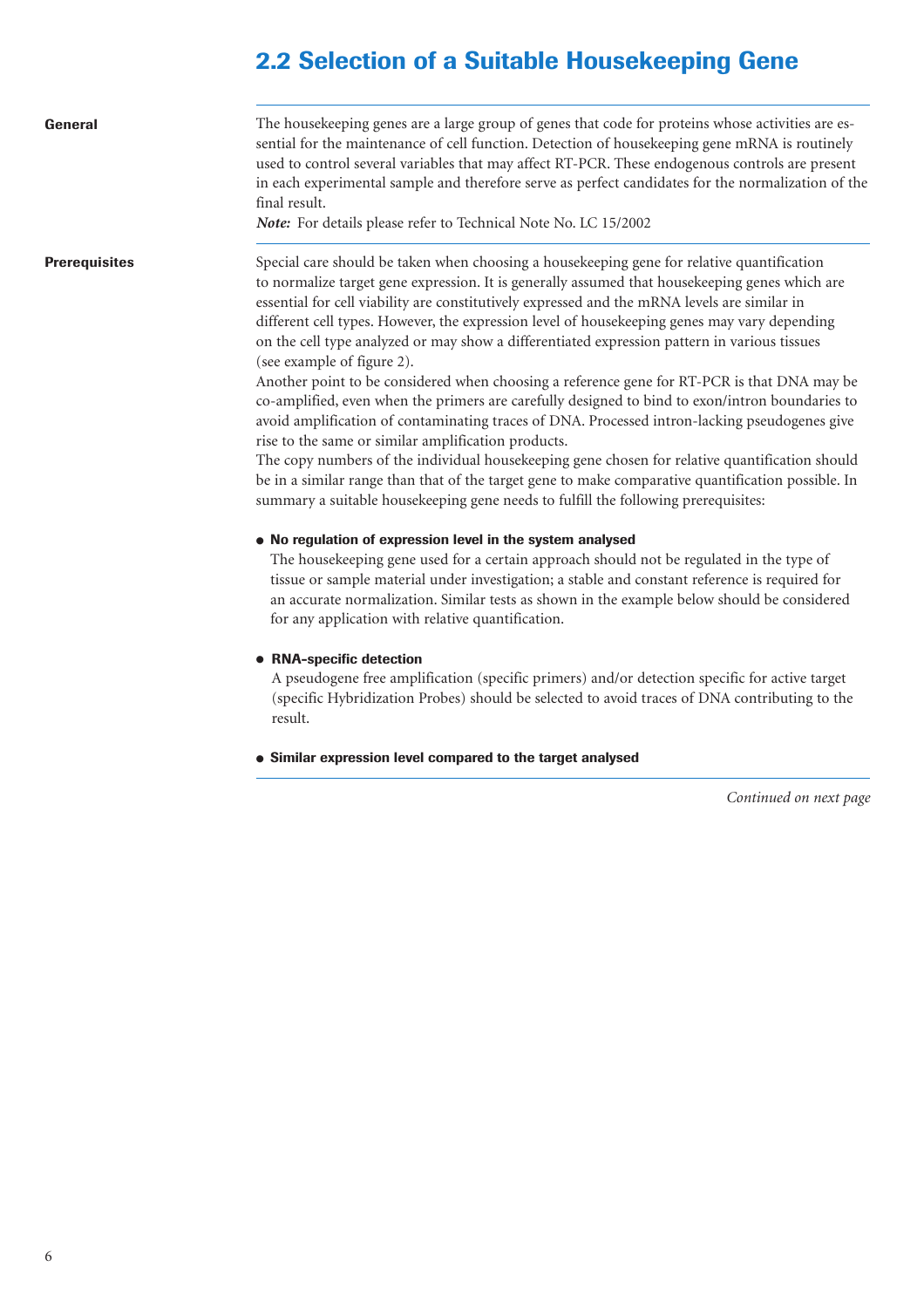# **2.2 Selection of a Suitable Housekeeping Gene, Cont.**

### **Example**

Features of human porphobilinogen deaminase (h-PBGD): PBGD is encoded by two distinct mRNA species expressed in a tissue-specific manner from a single gene. One transcript is only expressed in erythroid tissues, while the housekeeping transcript used in the Roche kit is expressed in all tissues.

PBGD belongs to the low abundance class of mRNA without pseudogenes known so far. The expression level of PBGD is relatively stable in a broad range of tissue.



**Figure 2** shows the various expression levels (measured in copy numbers per 250ng of total RNA) of human PBGD in different tissue samples and HeLa cells.

### **LightCycler – Housekeeping Gene Sets**

Roche offers five different LightCycler Housekeeping Gene sets to provide suitable reference genes for an individual relative quantification approach. Detection mixes (primer/Hybridization Probes) and in vitro transcripts for the following housekeeping genes will be available:

With a low expression level

- **h-PBGD:** Phorphobilinogen deaminase
- **h-HPRT:** Hypoxanthine phosphoribosyltransferase

With a medium expression level

- **h-b2M:** β<sub>2</sub>Microglobulin
- **h-G6PDH:** Glucose-6-phoshate dehydrogenase
- **h-ALAS:** 5-aminolevulinate-synthase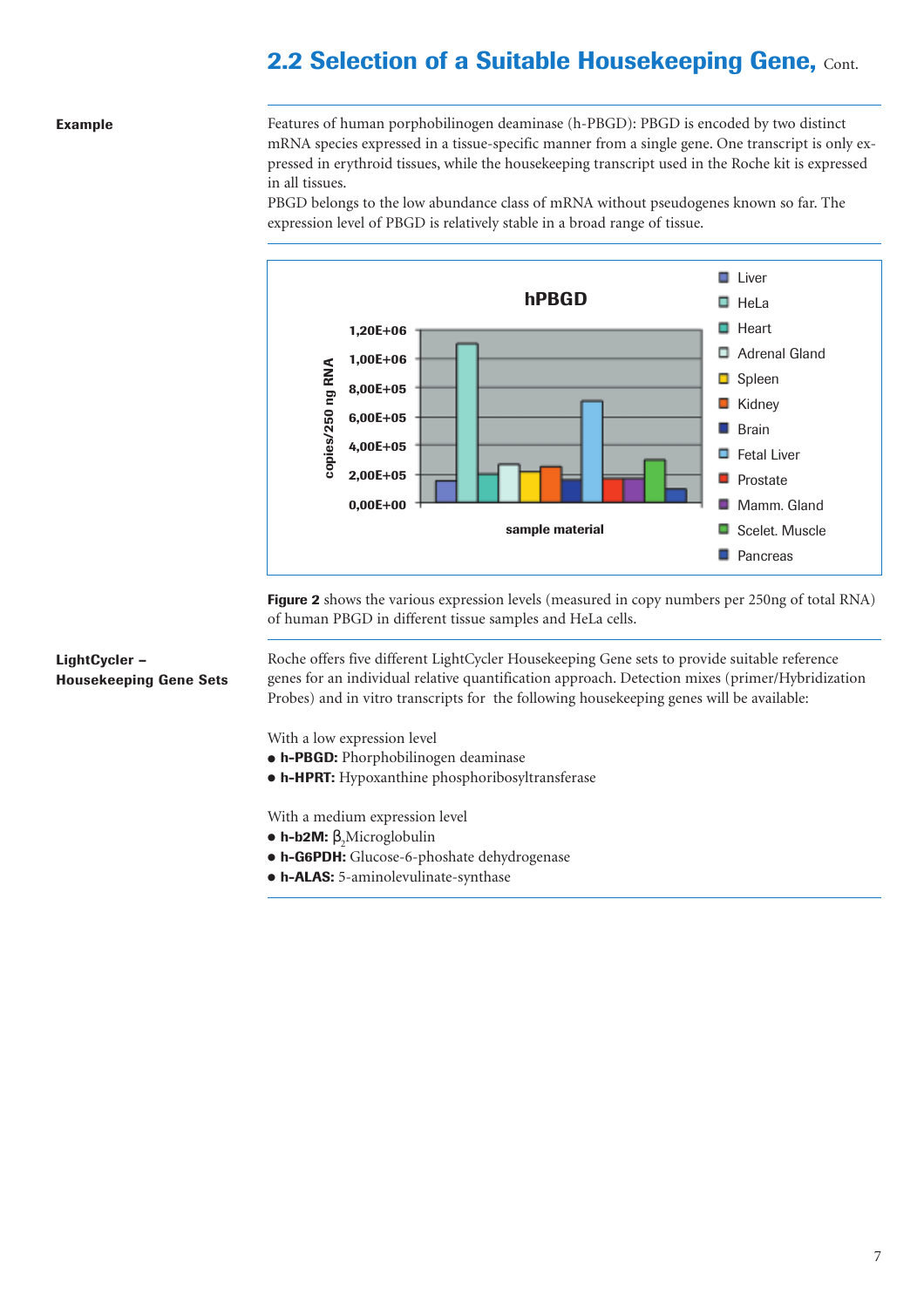# **3. Relative Quantification with External Standards**

#### **Introduction**

This relative quantification approach first calculates the absolute value of the target under investigation and the value of the housekeeping gene in the same sample. To obtain the concentration of these two parameters an external standard curve is used. Then the absolute concentration of the target is divided by the absolute concentration of the housekeeping gene. The resulting target/reference ratio expresses the amount of target now normalized to the level of an endogenous reference gene within each unknown sample.

This method is probably the most common used for quantitative PCR in biological research for all applications where the determination of relative changes are important, e.g., comparison of transcript abundance in different tissue samples.

### **General Concept**

**Figure 3** illustrates the general quantification concept for the determination of the concentration of a target (T) and a housekeeping (R) gene using separate external standards, one for the target and one for the housekeeping gene.

The final result is expressed as the ratio T conc. : R conc.

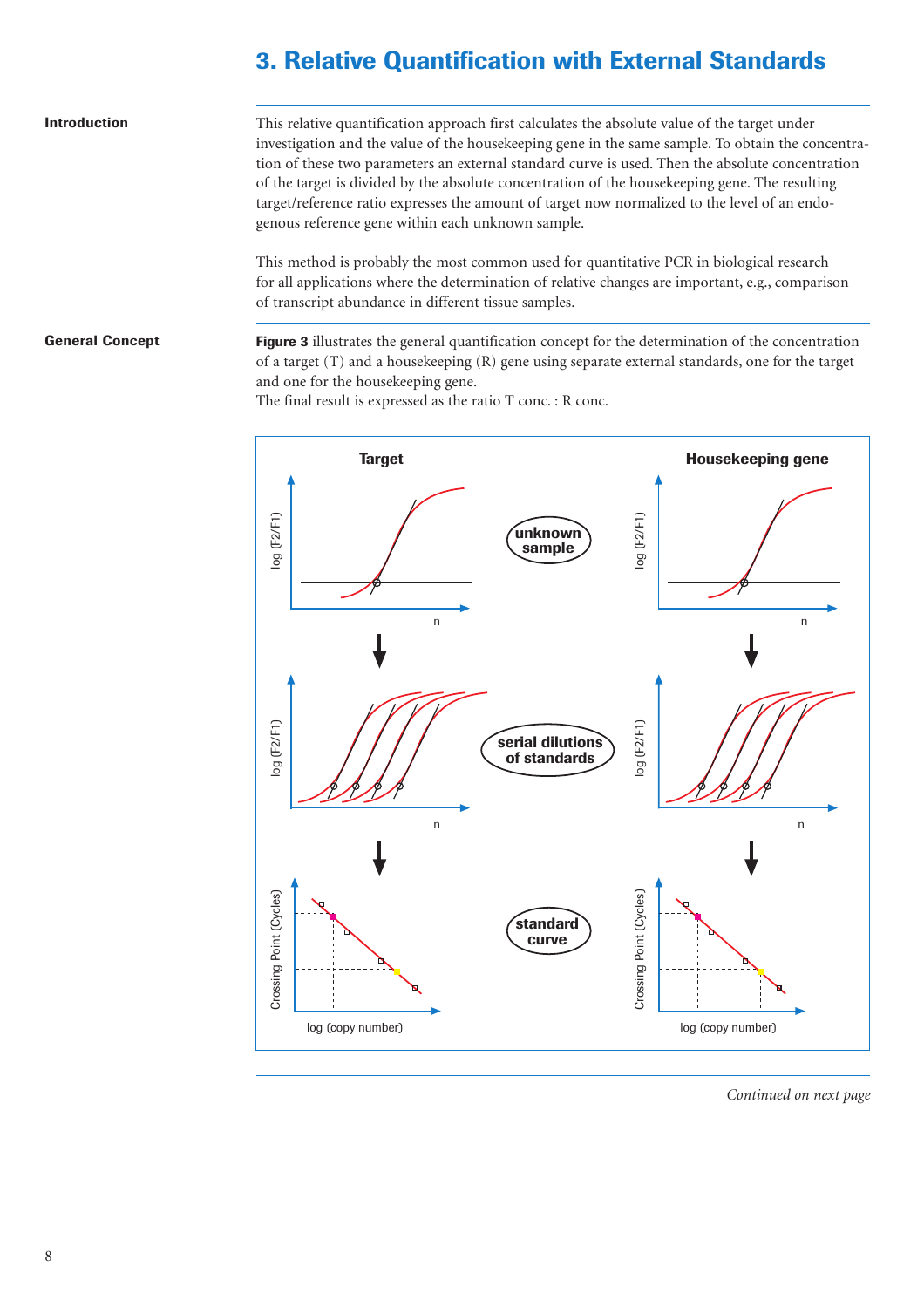# **3. Relative Quantification with External**

# **Standards, Continued**

| <b>General Concept</b><br>(continued) | With this approach, serial dilutions of external standards with known copy number, one for the<br>target PCR and one for the reference gene, are performed to generate standard curves for the two<br>parameters. These respective curves are used for quantification of the target and the housekeeping<br>gene in each sample. For each unknown the result is expressed as a relative ratio of the target<br>divided by the housekeeping gene, thus normalizing each sample (see page 5).<br>Data analysis for the concentration of target and reference gene is automatically achieved with<br>the LightCycler software. But the calculation of the ratio target/reference has to be done manually<br>or using a spread sheet calculation programm such as MS Excel. |
|---------------------------------------|-------------------------------------------------------------------------------------------------------------------------------------------------------------------------------------------------------------------------------------------------------------------------------------------------------------------------------------------------------------------------------------------------------------------------------------------------------------------------------------------------------------------------------------------------------------------------------------------------------------------------------------------------------------------------------------------------------------------------------------------------------------------------|
| <b>Roche Kit Concept</b>              | For all Roche LightCycler Quantification kits using the external standard method only one<br>common standard curve needs to be included within each LightCycler run. The standard curve<br>(ready-to-use standard dilutions are provided in the kits) is suitable to determine the concentra-<br>tion of both, the target and the housekeeping gene. This special kit design enables more<br>unknown samples to be run within one rotor.                                                                                                                                                                                                                                                                                                                                |
| <b>Requirements</b>                   | The standard curve depends on the amplification efficiency of the standard samples. For accurate<br>quantification with only one common standard curve per LightCycler analysis run, the amplifica-<br>tion efficiencies of the target, the housekeeping gene, and the standards should be identical.                                                                                                                                                                                                                                                                                                                                                                                                                                                                   |
|                                       | Note: For detailed information and guidelines on how to design external standards refer to<br>Technical Note No. LC 11/2000.                                                                                                                                                                                                                                                                                                                                                                                                                                                                                                                                                                                                                                            |
|                                       | Continued on next page                                                                                                                                                                                                                                                                                                                                                                                                                                                                                                                                                                                                                                                                                                                                                  |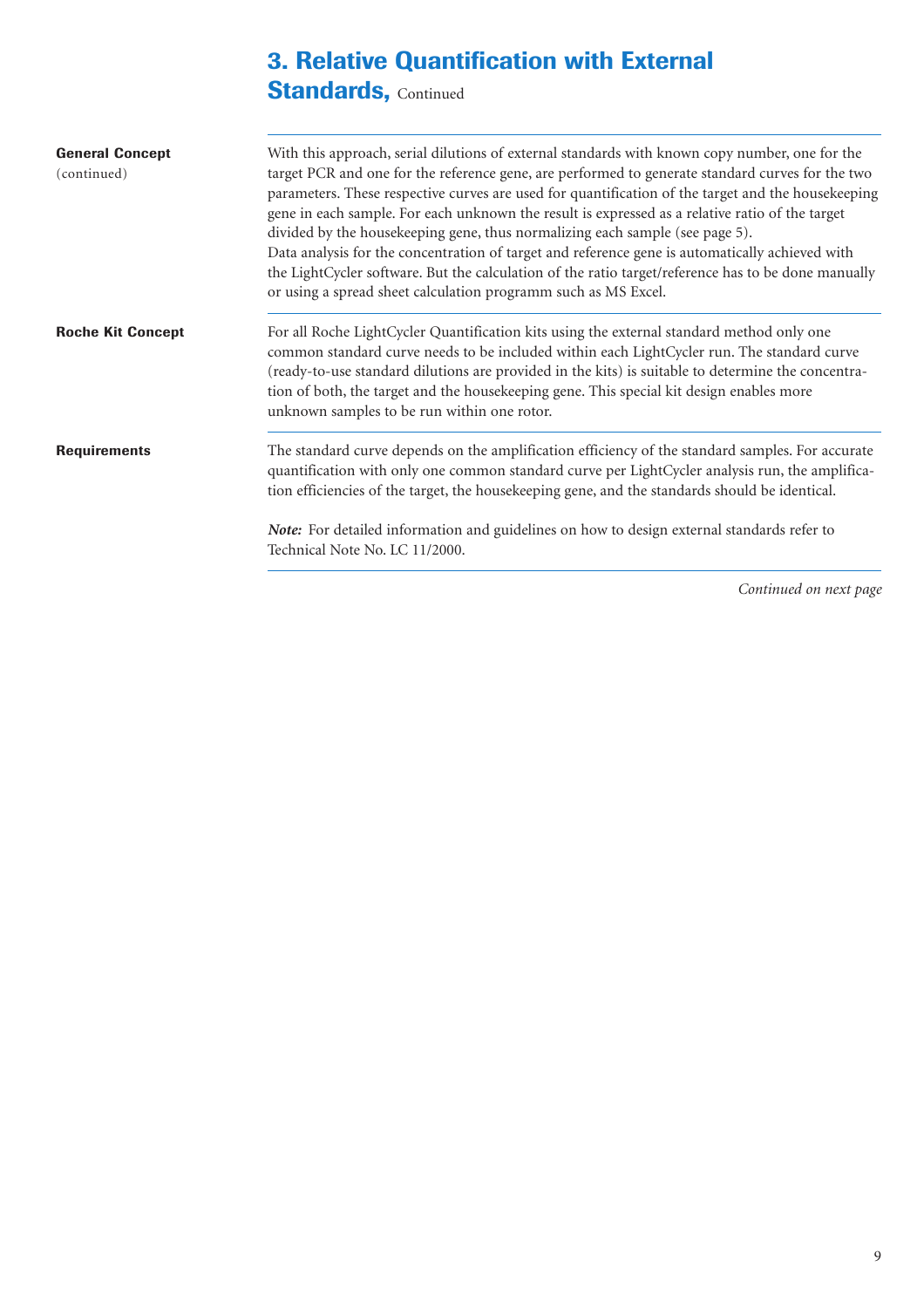# **3. Relative Quantification with External**

## **Standards, Continued**

### **Application Example**

LightCycler *T*elo *TAGGG* Quantification Kit



Amplification efficiencies of hTERT and PBGD amplification were determined by serial 10-fold dilutions of purified hTERT RNA standard and total RNA from K562 cells respectively.

**Figure 4:** Experimental determination of target (hTERT) and reference (PBGD) efficiency by serial dilutions of standard RNA samples.

The resulting standard curves above show identical slopes, efficiencies

 $(E = 10^{-1/slope})$  for hTERT and PBGD. As long as amplification efficiencies differ not more than 0.05, one common standard curve can be used for the relative quantification of unknowns.

The highest sample purity is also a prerequisite to achieve identical PCR efficiencies in the samples and in the standards.



Serial dilutions of purified hTR RNA standard, hTR RNA standard spiked into 200 ng CHO RNA background. and 200 ng purified RNA from different cell lines were analysed for hTR expression in 5-fold replicates.

Figure 5 proves that the amplification efficiency is independent of the sample matrix, in case no inhibitory agents are present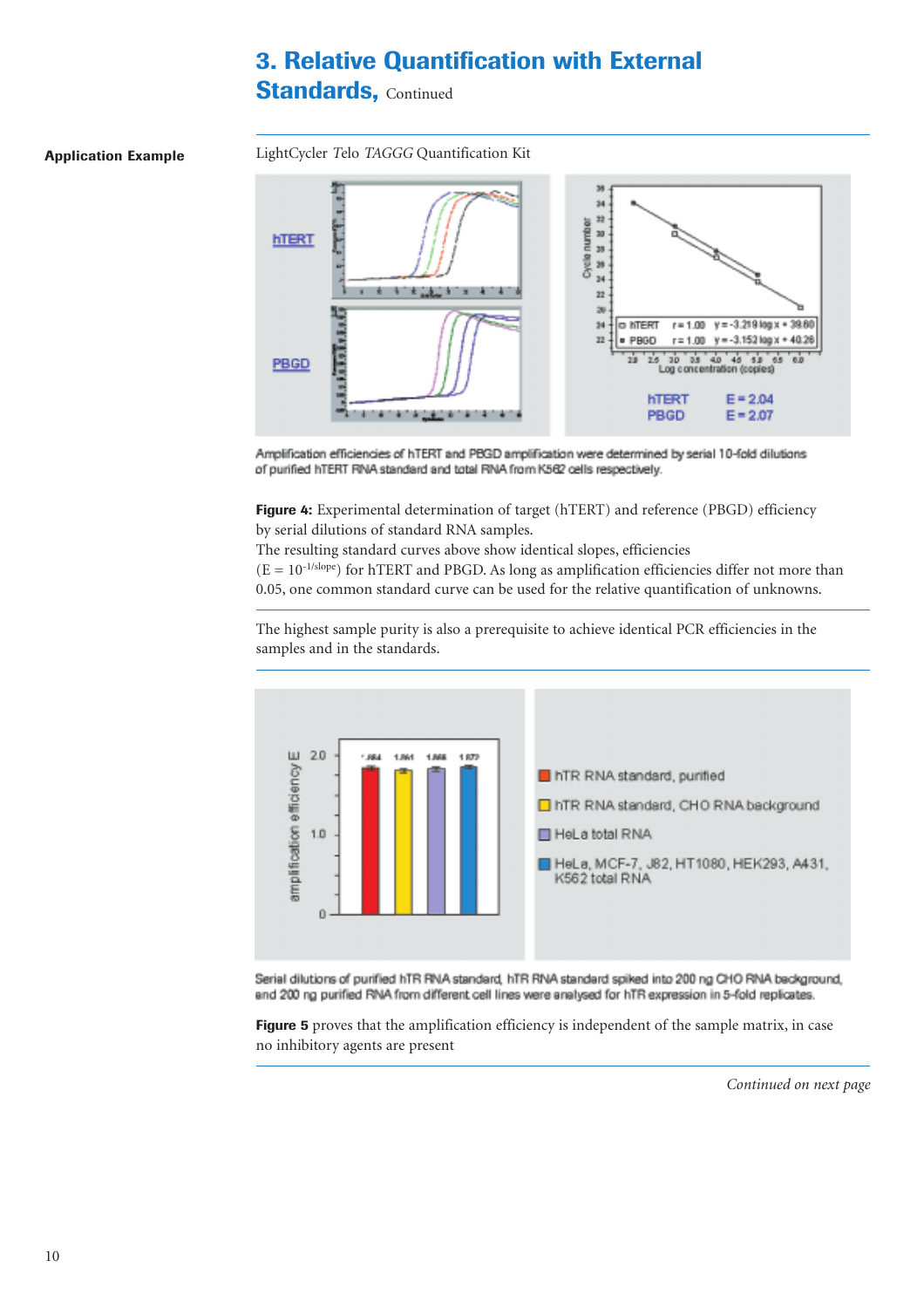## **3. Relative Quantification with External Standards, Continued**

### **Application Example,**

(continued)

In the LightCycler analysis software the concentrations of the target and the reference genes are listed. For the final calculation of the relative ratio for each sample programms such as MS Excel are recommended.



**Figure 6** shows a typical quantification analysis screen on the LightCycler.

Prediluted standards (*in-vitro* transcribed hTERT RNA) are used to determine the concentration of the target gene (hTERT) as well as the reference gene (PBGD) for five different samples and one positive control.

|         | <b>X Microsoft Excel - hTERT.txt</b>                                          |                            |          |                 |                             |                                  |                           |
|---------|-------------------------------------------------------------------------------|----------------------------|----------|-----------------|-----------------------------|----------------------------------|---------------------------|
|         |                                                                               |                            |          |                 |                             |                                  |                           |
|         | <sup>38</sup> Datei Bearbeiten Ansicht Einfügen Format Egtras Daten Eenster ? |                            |          |                 |                             |                                  |                           |
|         | ∥DG⊌⊜Q∜                                                                       | 黒                          | 毛毛が      | $89 - 01 - 0.8$ |                             | 工人创引组要另 100%国团                   |                           |
|         | Arial<br>я<br>$= 10$<br>明显<br>※ 30 24 25 课 国 - タ - ム -<br>$X$ U<br>.<br>F     |                            |          |                 |                             |                                  |                           |
|         | G18                                                                           | ≖<br>=                     |          |                 |                             |                                  |                           |
|         | A                                                                             | B                          | c        | D               | Е                           |                                  | G                         |
| 16      |                                                                               |                            |          |                 |                             |                                  |                           |
| 17      | Sample information:                                                           |                            |          |                 |                             |                                  |                           |
| 18      | Number                                                                        | Name                       | Standard |                 | Calculated C(Crossing Point |                                  |                           |
| 19      | $\mathbf{1}$                                                                  | 1,00E+07                   | 1,20E+06 | 1,20E+06        | 1,99E+01                    |                                  |                           |
| 20      | 2                                                                             | 1,00E+06                   | 9.50E+04 | 1,04E+05        | 2,33E+01                    |                                  |                           |
| 21      | 3                                                                             | 1,00E+05                   | 9.20E+03 | 8,04E+03        | 2,69E+01                    |                                  |                           |
| $_{22}$ | 4                                                                             | 1,00E+04                   | 8.30E+02 | 8,30E+02        | 3,01E+01                    |                                  |                           |
| 23      | $\overline{5}$                                                                | 1,00E+03                   | 1,30E+02 | 1,36E+02        |                             | 3,27E+01 Ratio hTERT/PBGD Sample |                           |
| 24      |                                                                               | <b>6 Control RNA/hTERT</b> |          | 8,46E+02        | 3,01E+01                    |                                  | 9,06E-03 Positive Control |
| 25      |                                                                               | 7 H <sub>20</sub>          |          |                 |                             | 0,00E+00 H2O                     |                           |
| 26      |                                                                               | 8 HT 1080                  |          | 2,34E+03        | 2,87E+01                    | 2,49E-02 HT 1080                 |                           |
| 27      |                                                                               | 9 HEK 293                  |          | 3,86E+03        | 2,80E+01                    |                                  | 2,18E-02 HEK 293          |
| 28      |                                                                               | 10 IMR 90                  |          |                 |                             | 0,00E+00 MR 90                   |                           |
| 29      |                                                                               | 11 CHO                     |          |                 |                             | 0,00E+00 CHO                     |                           |
| 30      |                                                                               | 12 Control RNA/PBGD        |          | 9,34E+04        | 2,35E+01                    |                                  |                           |
| 31      |                                                                               | 13 H <sub>2</sub> O        |          |                 |                             |                                  |                           |
| 32      |                                                                               | 14 HT 1080                 |          | 9,41E+04        | 2,35E+01                    |                                  |                           |
| 33      |                                                                               | 15 HEK 293                 |          | 1,77E+05        | 2,26E+01                    |                                  |                           |
| 34      |                                                                               | 16 IMR 90                  |          | 1,06E+05        | 2,33E+01                    |                                  |                           |
| 35      |                                                                               | 17 CHO                     |          |                 |                             |                                  |                           |

**Figure 7:** Excel-sheet with calculation of relative ratios (hTERT/PBGD) for all six samples analysed in the example above. The standard curve data were exported with the help of the LightCycler software and the respective .txt file transfered to the calculation programm Excel.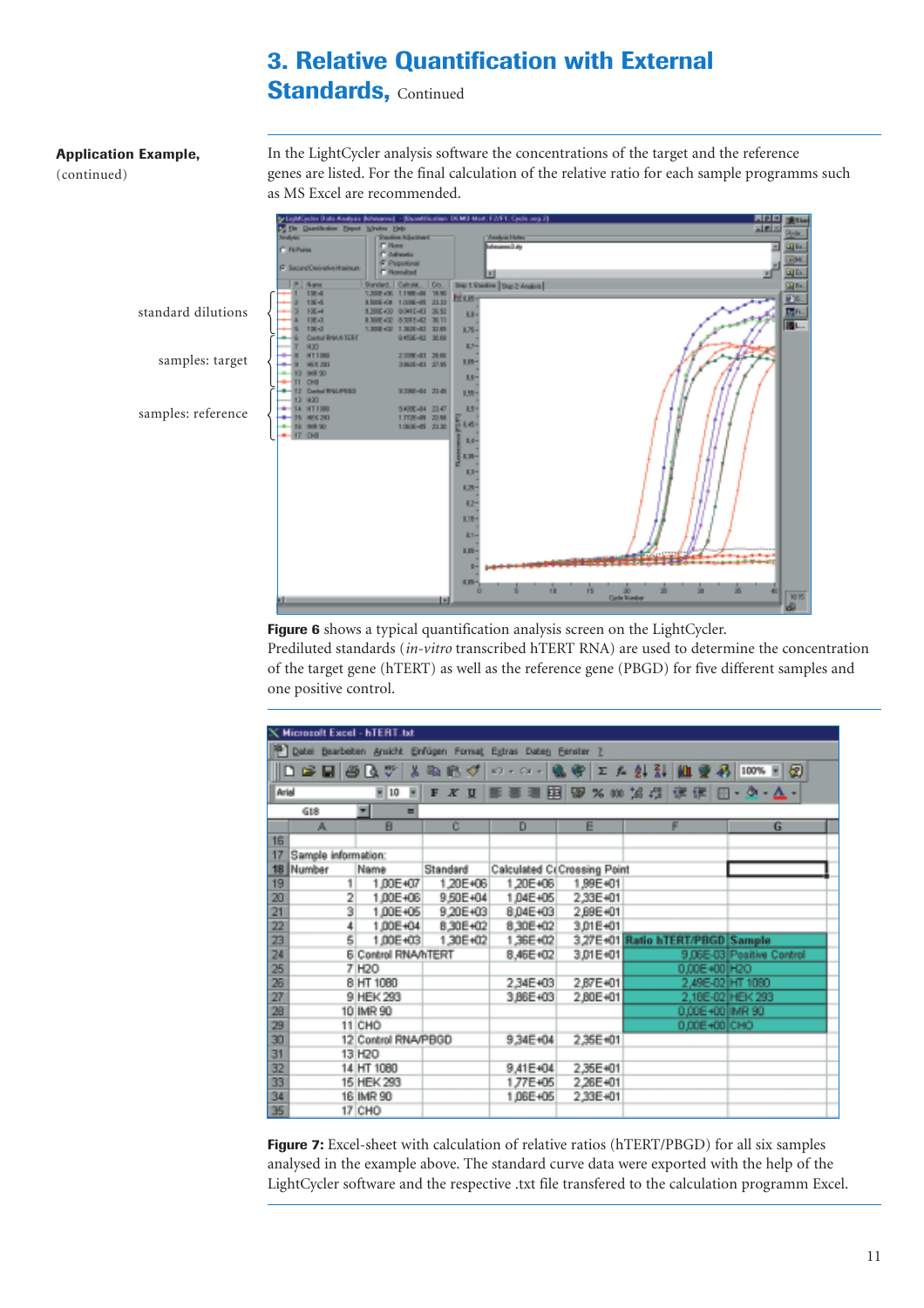## **4. Calibrator Normalizedd Relative Quantification**

**Overview**

PCR amplification is described by the basic equation  $N = N_a x E^{Cp}$ .

- N: number of molecules at a certain cycle
- $N_0$ : initial number of molecules
- E: amplification efficiency
- Cp: cycle number at detection threshold (crossing point)

The final ratio resulting from the calibrator normalized relative quantification is only a function of PCR efficiency, and of the determined crossing points. It does not require the knowledge of absolute copy numbers at the detection threshold.

In this quantification method the result is expressed as the target/reference ratio of each sample divided by the target/reference ratio of a so-called calibrator. The calculation of this calibrator normalized ratio does **not** require a standard curve in each LightCycler analysis run (see next page 13). The calibrator is typically a positive sample with a stable ratio of target to reference and is used to normalize all samples within one run, but in addition provides a constant calibration point between several LightCycler runs.

# **4.1 Principle**

**Data Acquisition Normalization to a Calibrator** The relative amount of a target gene and a reference gene is determined for each sample and one calibrator, integrated in each LightCycler run. For the calculation of the final result only the Cp-values obtained by the LightCycler analysis software are required. 1. The relative ratio of target to reference for each sample and for the calibrator is calculated in the first step. This corrects for sample to sample variations caused by differences in the initial quality and quantity of the nucleic acid – the basic concept of each relative quantification (see page 5). 2. The target/reference ratio of each sample is then divided by the target/reference ratio of the calibrator. This second step normalizes for different detection sensitivities of target and reference amplicons caused by different probe annealing, quantum yields of dye batches or FRET efficiency. Thus the normalization to a calibrator provides a constant calibrator point between PCR runs.

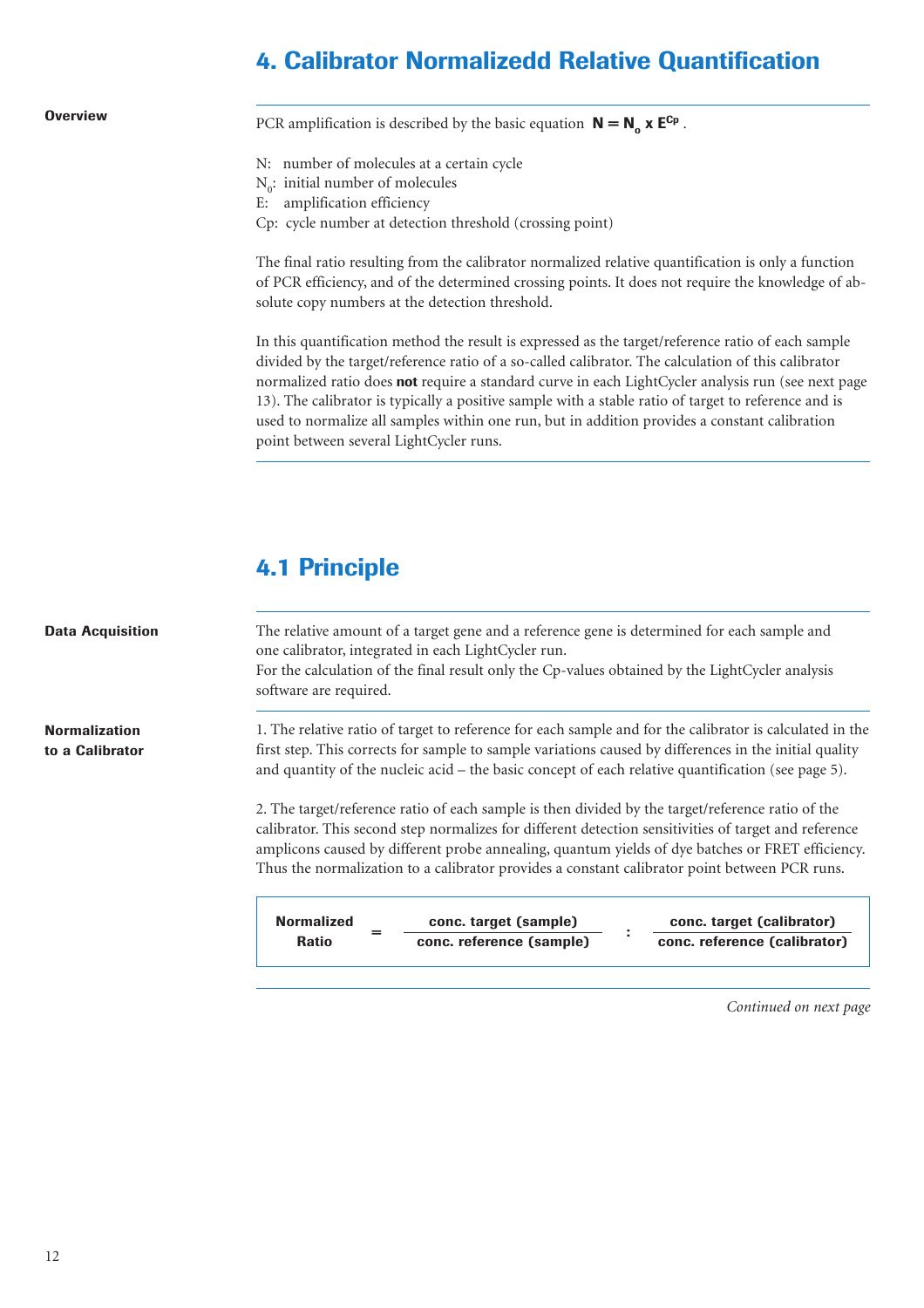### **4.1 Principle, Continued**

**Calculation**

The calculation of the relative amount of any target or reference gene is based on the crossing point of a sample and the efficiency of the PCR reaction. The calculations are made according to the general PCR equations:

$$
\begin{array}{ll}\nN_T = N_{T_0} \times E_T^{CpT} \\
N_R = N_{R_0} \times E_R^{CpR}\n\end{array}
$$

At a certain fluorescence detection level (e.g. at Cp determined by the 2<sup>nd</sup> derivative maximum of each curve) the amplicon numbers of target and housekeeping gene are very unlikely to be identical due to differences in probe annealing, channel sensitivity, quantum yields/extinction coefficient of dye batches, and FRET efficiency:

 $N_T \neq N_R \Rightarrow N_T/N_R \neq 1$ , but constant for each sample and the calibrator.

To calculate the calibrator normalized relative ratio the relative amount target/reference of each sample  $[N_{T(S)}/N_{R(S)}]$  is divided through the ratio target/reference of the calibrator  $[N_{T(C)}/N_{R(C)}]$ :

$$
\begin{aligned} \text{Normalized} &= \frac{\frac{N_{T(S)}}{N_{R(S)}}}{\frac{N_{T(C)}}{N_{R(C)}}} = \frac{\frac{N_{T_0(S)} \times E_T^{CpT(S)}}{N_{R_0(S)} \times E_T^{CpT(C)}}}{\frac{N_{T_0(C)} \times E_T^{CpT(C)}}{N_{R_0(C)} \times E_R^{CpR(C)}}} = \frac{K_{\text{Sample}}}{K_{\text{Calibration}}} = 1 \quad (\text{for } K_{\text{sample}} = K_{\text{calibration}}) \implies\\ \text{Normalized} &= \frac{\frac{N_{T_0(S)}}{N_{R_0(S)}}}{\frac{N_{T_0(S)}}{N_{R_0(C)}}} = \frac{\frac{E_T^{CpT(C)}}{E_T^{CpR(C)}}}{\frac{E_T^{CpT(S)}}{E_T^{CpR(C)}}} = \frac{\frac{E_T^{CpT(C)}}{E_T^{CpR(S)}}}{\frac{E_T^{CpR(C)}}{E_R^{CpR(C)}}} \times \frac{E_R^{CpR(S)}}{E_T^{CpT(S)}} = \boxed{E_T^{CpT(C) - CpT(S)} \times E_R^{CpR(S) - CpR(C)}} \end{aligned}
$$

*Abbreviations:*

 $N_T/N_R$  : Number of target/reference molecules at detection threshold Cp  $N_{T_0}$  /  $N_{R_0}$ : Initial number of target/reference molecules  $C_{pT}/C_{pR}$  : Cycle number at target/reference detection threshold (crossing point)<br> $E_T/E_R$  : Efficiency of target/reference amplification  $E_T/E_R$  : Efficiency of target/reference amplification<br>  $T$  : Target : Target R : Reference S : Unknown sample C : Calibrator K : Constant

*Basic prerequisite:* Efficiencies of both target and housekeeping PCR do not vary from sample to sample.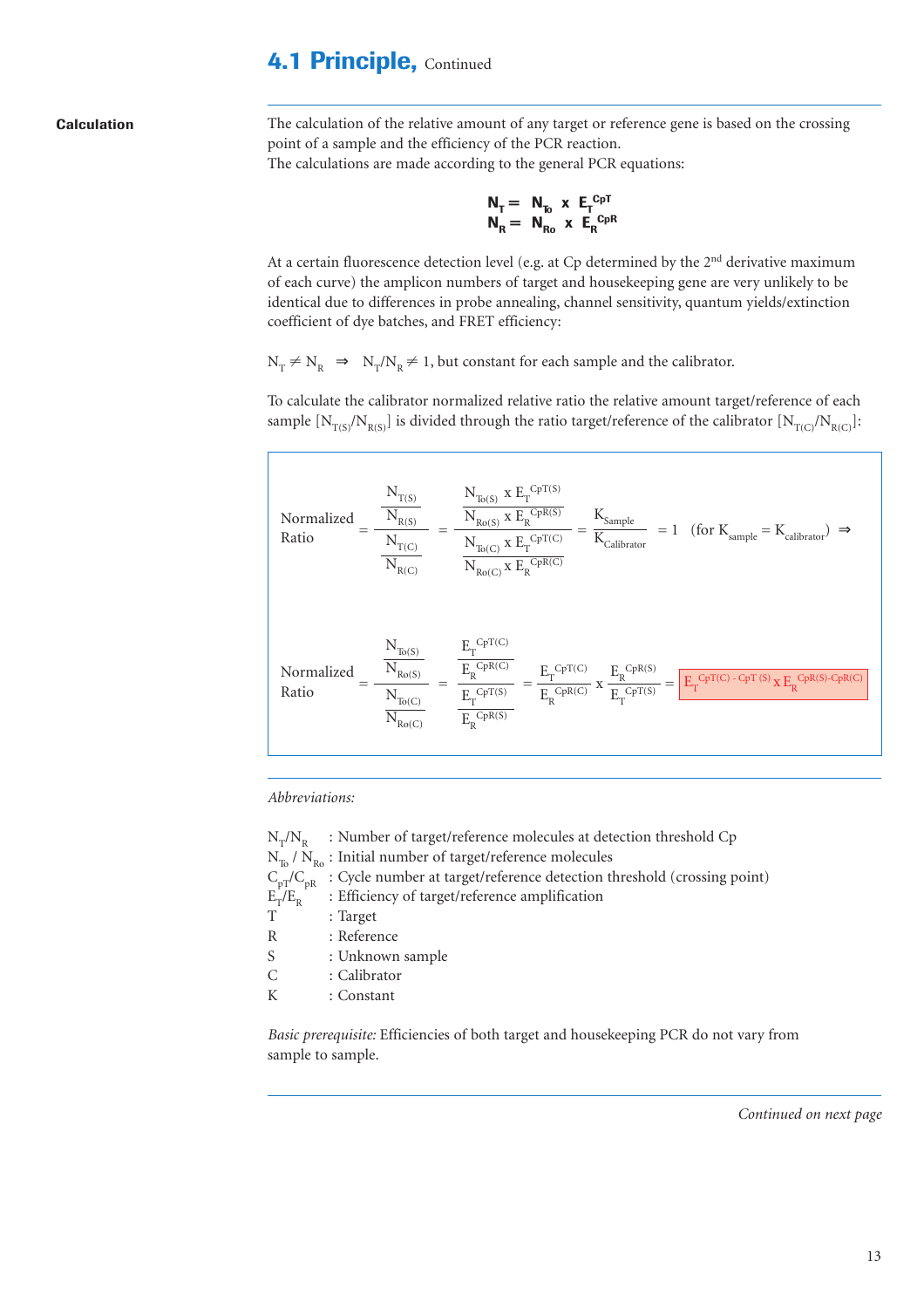### **4.1 Principle, Continued**

| <b>Importance of Efficiency</b> | Almost all variables influencing the final result, like variations in sample amount or different<br>Hybridization Probe annealing, are eliminated by the normalization to a reference and to a cali-<br>brator. Thus the accuracy of this method, based on calibrator normalized relative quantification<br>remains only influenced by different PCR efficiencies of target and reference gene.                                                                                                                                                                                                                                                                                                                                                                                                                                                                                                                                                                                                                                                                                                                                                                                                                                                                                                                            |    |    |    |
|---------------------------------|----------------------------------------------------------------------------------------------------------------------------------------------------------------------------------------------------------------------------------------------------------------------------------------------------------------------------------------------------------------------------------------------------------------------------------------------------------------------------------------------------------------------------------------------------------------------------------------------------------------------------------------------------------------------------------------------------------------------------------------------------------------------------------------------------------------------------------------------------------------------------------------------------------------------------------------------------------------------------------------------------------------------------------------------------------------------------------------------------------------------------------------------------------------------------------------------------------------------------------------------------------------------------------------------------------------------------|----|----|----|
|                                 | $N = No \times E^{Cp}$ : According to this basic PCR equation, the generated copy number (N) at a<br>certain cycle is a function of the initial copy number $(N_0)$ , the PCR efficiency (E) and the cycle<br>number (Cp). In brief, the measured crossing point (Cp) is the cycle at which PCR amplification<br>begins its exponential phase and is considered, the point that is most reliably proportional to the<br>initial concentration. The efficiency of the PCR describes the kinetics during the reaction.<br>Primers as well as Hybridization Probes for both parameter-specific components (target gene<br>and reference gene) have individual PCR efficiencies, that are taken into account during the<br>overall quantification. An efficiency-corrected calculation is also performed by the LightCycler<br>Relative Quantification Software. This procedure allows maximum reproducibility and controls<br>for factors influencing quantification.<br>• To achieve exact results, PCR efficiency differences can be easily corrected with the features of<br>the LightCycler Relative Quantification Software by the use of so-called coefficient files (*.cof).<br>• An approximate calculation of data analysis can be performed without efficiency correction by<br>setting both PCR efficiencies to 2. |    |    |    |
| <b>Influence of Error</b>       | In most cases, a PCR reaction is not amplifying with the maximum efficiency $E = 2$ , due to<br>various factors, e.g. high GC-content. If the calculation of the final result is based on the equation<br>$N = No x 2^{Cp}$ , and does not use the real PCR efficiency, the resulting error gets significantly<br>higher with each cycle.                                                                                                                                                                                                                                                                                                                                                                                                                                                                                                                                                                                                                                                                                                                                                                                                                                                                                                                                                                                  |    |    |    |
|                                 | <b>Detection Cycle (n)</b><br><b>PCR</b> efficiency (E)                                                                                                                                                                                                                                                                                                                                                                                                                                                                                                                                                                                                                                                                                                                                                                                                                                                                                                                                                                                                                                                                                                                                                                                                                                                                    | 10 | 20 | 30 |
|                                 | 2.00                                                                                                                                                                                                                                                                                                                                                                                                                                                                                                                                                                                                                                                                                                                                                                                                                                                                                                                                                                                                                                                                                                                                                                                                                                                                                                                       |    |    |    |

**Error calculation: (2n/En - 1) x 100**

**Figure 8** lists the mathematical calculation of the expected systematical error caused by PCR efficiencies different from 2.00. E.g., when the difference in PCR efficiency is 0.05 between target and reference gene, a more than 2-fold difference in the final result will be calculated after 30 cycles. Depending on the required accuracy for each application the option for an efficiency correction should be considered.

1.97  $16\%$   $35\%$  57%  $1.95$  29 %  $\begin{array}{|c|c|c|c|c|c|} \hline 29 & 66 & 66 & 113 & 66 \ \hline \end{array}$ 1.90  $\begin{array}{|c|c|c|c|c|c|} \hline \end{array}$  67 %  $\begin{array}{|c|c|c|c|c|c|} \hline \end{array}$  179 % 365 % 1.80 187 % 722 % 2260 % 1.70  $1.70$   $408 \%$   $2480 \%$   $13000 \%$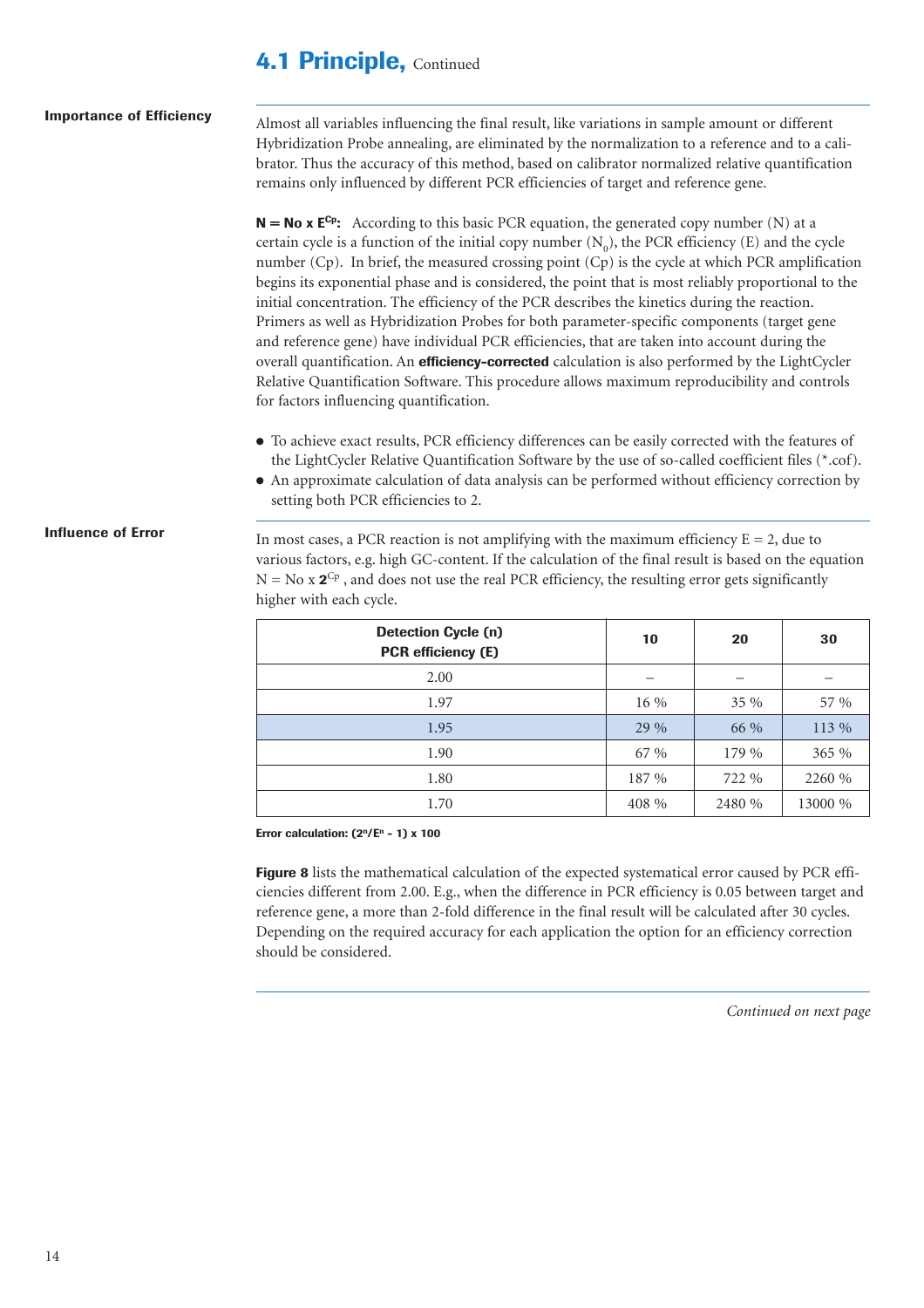### **4.1 Principle, Continued**

| <b>Correction for</b><br><b>Differences</b>                | The efficiency-corrected quantification performed automatically by the Relative Quantification<br>Software is based on relative standard curves describing the PCR efficiencies of the target and the |  |  |  |  |
|------------------------------------------------------------|-------------------------------------------------------------------------------------------------------------------------------------------------------------------------------------------------------|--|--|--|--|
| in Efficiency                                              | reference gene. These standard curves are determined once and stored as a coefficient (*.cof) file<br>which can be used for each analysis.                                                            |  |  |  |  |
|                                                            | <b>Note:</b> For more details refer to page $18-19$ .                                                                                                                                                 |  |  |  |  |
| <b>Requirements for Using</b><br>the Calibrator Normalized | The following information is needed to perform a calibrator normalized relative quantification<br>assay:                                                                                              |  |  |  |  |
| <b>Quantification</b>                                      | <b>Cp-value</b> of target and reference gene for samples and calibrator<br>$\Rightarrow$ obtained by the LightCycler quantification analysis software                                                 |  |  |  |  |
|                                                            | $\mathbf{F}$ . DCD officionary of target and reference gene                                                                                                                                           |  |  |  |  |

**E: PCR-efficiency** of target and reference gene ⇒ obtained by a LightCycler run with relative standards

- ⇒ for Roche parameter-specific kits from pack inserts or Internet
- $\Rightarrow$  without efficiency-correction (E = 2)

**Scope for Error Corrections**

### **Reference Gene corrects for:**

- Variations in initial sample amount
- Variations in nucleic acid recovery
- Possible RNA degradation of sample material
- Differences in sample and/or nucleic acid quality
- Variations in sample loading/pipetting errors
- Variations in cDNA synthesis efficiency

### **Calibrator:**

- Compensates for constant differences between detection of target and reference gene (e.g. Probe annealing, FRET efficiency)
- Provides a constant calibration point between PCR runs

### **Efficiency differences between target and reference gene caused by:**

- Primer annealing
- Efficiency of cDNA synthesis
- Amplicon sequence specificities, GC-content, fragment length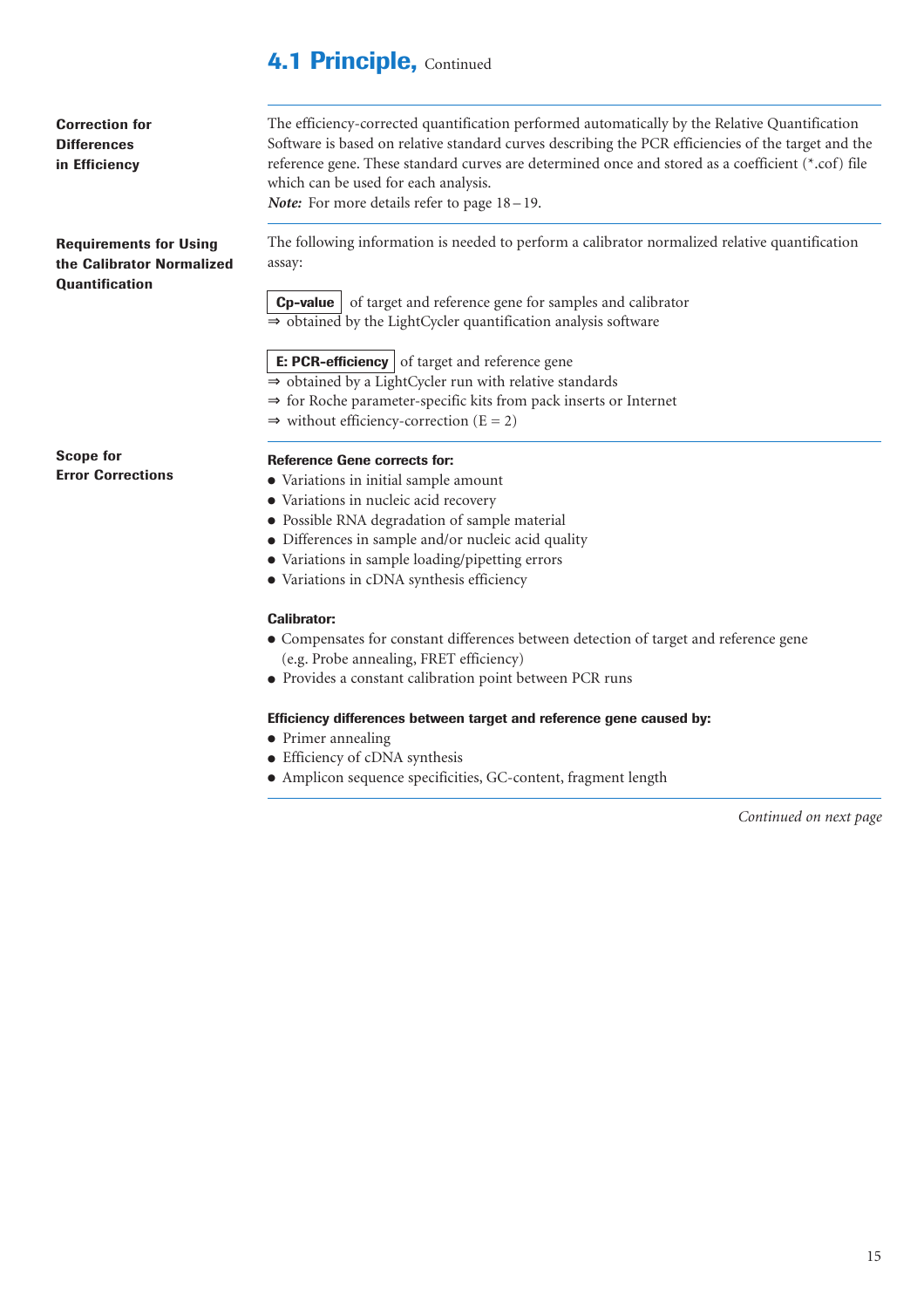# **4.2 LightCycler Relative Quantification Software**

| <b>Features</b>      | The LightCycler Relative Quantification Software is an additional module, that significantly<br>expands the range of possible applications of the LightCycler system.                                                                                                                                                                                                                                                                                                                                                                                                                                                                                                                                               |
|----------------------|---------------------------------------------------------------------------------------------------------------------------------------------------------------------------------------------------------------------------------------------------------------------------------------------------------------------------------------------------------------------------------------------------------------------------------------------------------------------------------------------------------------------------------------------------------------------------------------------------------------------------------------------------------------------------------------------------------------------|
|                      | • The software is designed for direct download of LightCycler data files.<br>• The software provides efficiency-corrected, calibrator normalized relative quantification results.<br>• No manual calculation is necessary.<br>• The sample setup in the LightCycler rotor has to follow a predefined loading scheme (several<br>optional loading schemes possible: mono color, dual color, single/duplicate/triplicate measure-<br>ment).<br>• For data analysis LightCycler version 3.3 or higher must be used.<br>• The software is released together with parameter-specific kits based on relative quantification.<br>Note: For detailed information regarding the LightCycler Relative Quantification Software |
|                      | (Cat. No.: 3 158 527), refer to the Manual.                                                                                                                                                                                                                                                                                                                                                                                                                                                                                                                                                                                                                                                                         |
| <b>Data Analysis</b> | As demonstrated with the formula mentioned above, the relative quantity of a target gene is a fun-<br>ction of PCR efficiency and the crossing point. For the calculation of a relative target amount only<br>the respective Cp values of the target and the reference gene for each sample and a calibrator need<br>to be determined with the LightCycler analysis software.                                                                                                                                                                                                                                                                                                                                       |
|                      | Perform a LightCycler run with calibrator and samples (all defined as "unknowns" in the sample<br>edit sheet) and analyse the data as described in the LightCycler Operator's Manual.<br>Use the Second Derivative Maximum Method with the Arithmetic (default) baseline adjustment<br>for determination of the crossing point. It is recommended that the crossing point of each sample<br>is checked individually to correspond to the appropriate curve. Once the crossing points have<br>been determined, export the data into a *.txt file.                                                                                                                                                                    |
|                      | LightCycler Data Analysis<br>Quantification Report Window<br>Baseline<br>Analysis Method                                                                                                                                                                                                                                                                                                                                                                                                                                                                                                                                                                                                                            |

Export

Figure 9 shows the path in the LightCycler quantification analysis software to create a \*.txt file of the respective Cp value for export.

٠

*Continued on next page*

Baseline Adjustment

Standard Curve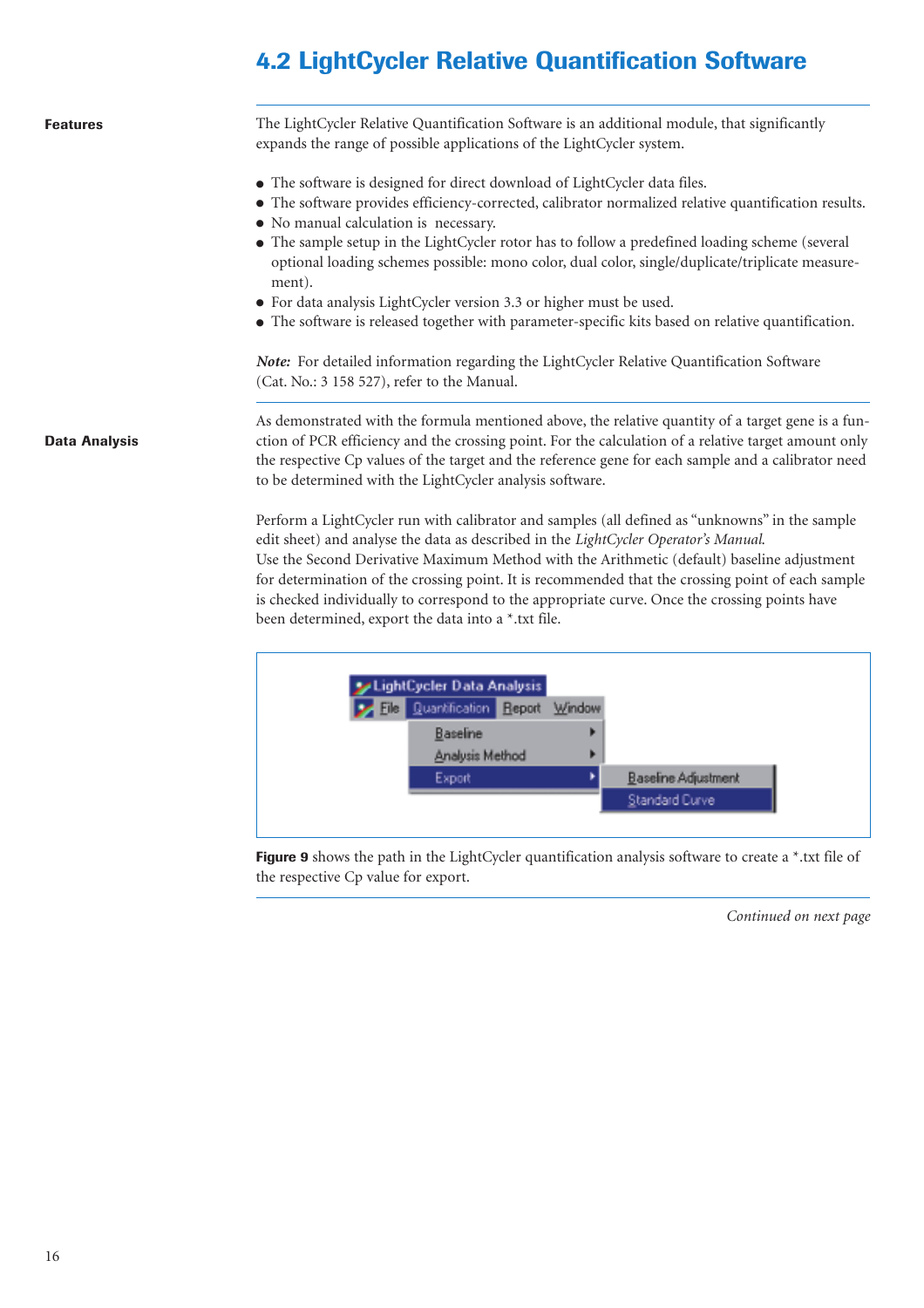# **4.2 LightCycler Relative Quantification Software,**

Continued



**Figure 10:** Open the exported \*.txt file with the LightCycler Relative Quantification Software, and enter the calibrator (target/reference) and sample rotor positions of the respective LightCycler run.

| Results analysis mono color, duplicate values without efficiency correction                                                                                                                                              |                                  |                              |                  |             |                                             |
|--------------------------------------------------------------------------------------------------------------------------------------------------------------------------------------------------------------------------|----------------------------------|------------------------------|------------------|-------------|---------------------------------------------|
| User name:<br><b>Run By: Conner G</b>                                                                                                                                                                                    |                                  |                              |                  |             |                                             |
| Display format of normalized ratio<br>Sangle-Mono-Color-duplicate txt<br>File name (target)<br>F decimal format<br>Sangle Mono Color duplicate bit<br>File name (reference)<br>C exponential format<br>File name (cost.) |                                  |                              |                  |             |                                             |
| Sangle informationen                                                                                                                                                                                                     | Clossing point                   | <b>CP wedan</b>              | Delta CP ruedian | Ratio cont. | Namalized ratio                             |
| Calibrator, Target<br>Repl of Calibrator,<br>Calibrator, Seferenc<br>Repl of Calibrator,                                                                                                                                 | 26.15<br>35.98<br>30.64<br>31.07 | 26.06<br>30.86               | $-4.79$          | 27.66       | 1.00<br>۰                                   |
| Target 1 40sg<br>Repl of Tary 1 40sg<br>Beference 1 40mg<br>Repl of Ref 1 ding                                                                                                                                           | 25.48<br>25.70<br>38.55<br>30.30 | 25.59<br>30.43               | $-4.84$          | 28.53       | 1.03                                        |
| Target 1 Ing<br>Repl of Yary 1 8ng                                                                                                                                                                                       | 26.72<br>26.88                   | 26.80                        | $-5.94$          | 61.37       | 2.22                                        |
|                                                                                                                                                                                                                          |                                  | Run Date: Aug 24, 2000 13:18 |                  |             | Correction l'actor<br>Multiplication factor |

Figure 11: After verifying the data with "OK" the software will automatically provide the normalized ratio as final result.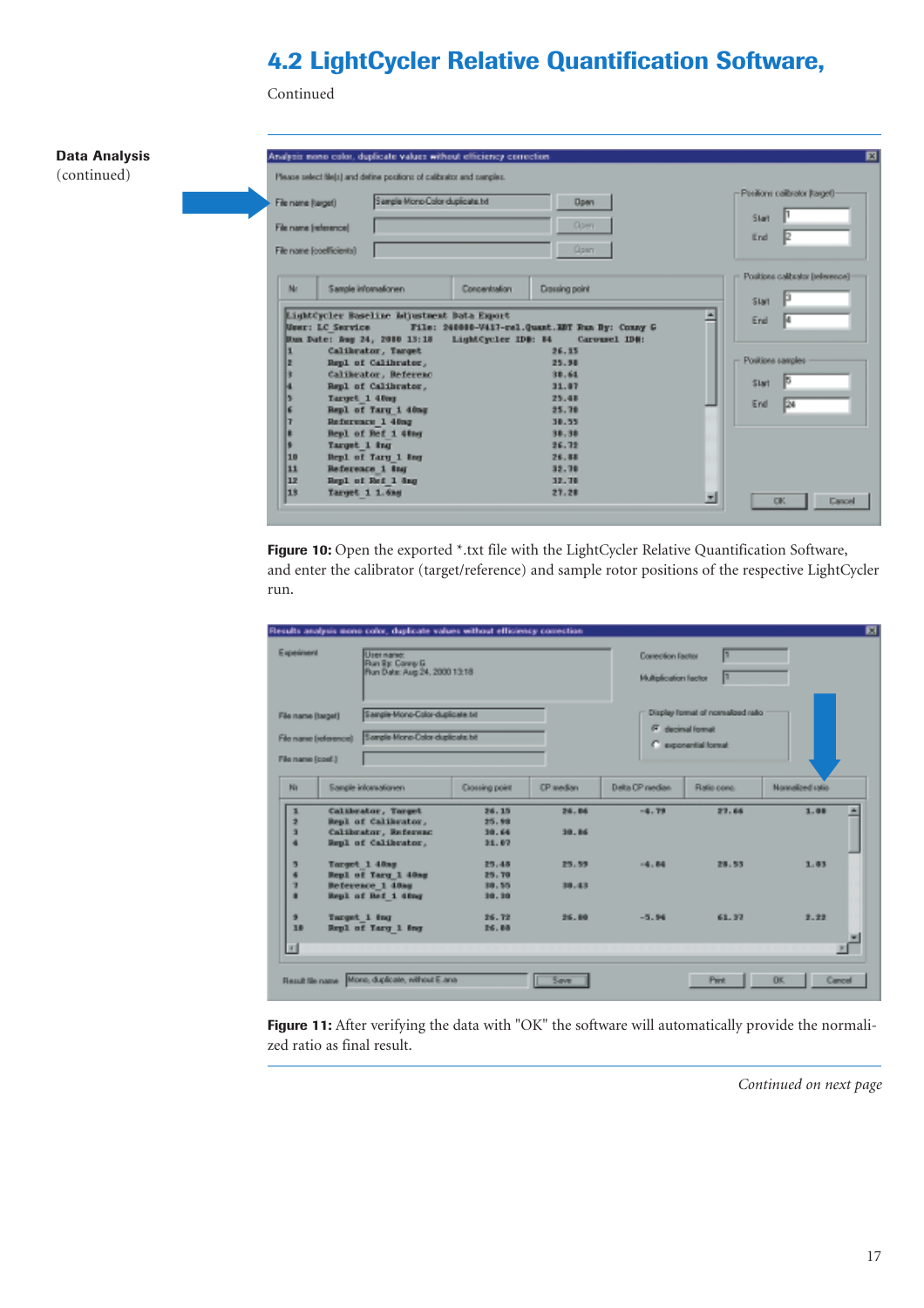# **4.2 LightCycler Relative Quantification Software,**

Continued

### **Data Analysis** (continued)

| Relative Quantification         | m                              |
|---------------------------------|--------------------------------|
| User name                       |                                |
| Type of experiment              | RelQuant options               |
| G mone color                    | C create fit coefficients file |
| C dual color                    | <sup>(F)</sup> analysis        |
| # B by uring exported LCDA file |                                |
| Analysis                        |                                |
| G use coefficient file          | F. single                      |
| C without efficiency correction | C diploate                     |
|                                 | C hiplicate                    |

**Figure 12** shows a screen shot of the front page of the Relative Quantification Software. In the analysis mode one of the two options, with/without efficiency correction, can be selected.

The option "without efficiency correction" uses the assumption that the efficiency of the target and reference gene is identical and equals 2. The result is calculated according to the formula  $N = N_0 x 2^{Cp}$ .

To achieve results with maximum accuracy different PCR efficiencies can be corrected by selecting the "use coefficient file" for data analysis. For this option a so-called coefficient file, which defines the efficiency of target and reference, needs to be created. The Relative Quantification Software allows two possibilities to define such a \*.cof file:

- For Roche parameter-specific LightCycler kits several coeffient factors provided in the pack inserts can be entered manually or the lot-specific \*.cof files can be downloaded directly from the Roche internet page. *(http://biochem.roche.com/lightcycler/lc\_support/rqc\_download.htm)*
- For user-specific assays the efficiencies for the target and the reference gene have to be determined in advance as precise as possible. Therefore a separate LightCycler run with relative standard dilutions for the target and the reference need to be performed. It is highly recommend to use replicates and multiple dilution steps as accuracy is always limited by statistics. Again these data are exported as \*.txt file and the Relative Quantification SW will automatically create a corresponding \*.cof file.

The final value of the normalized ratio for each sample is then calculated with efficiency correction and displayed in the result screen.

*Continued on next page*

### **Without Efficiency Correction**

**With Efficiency Correction**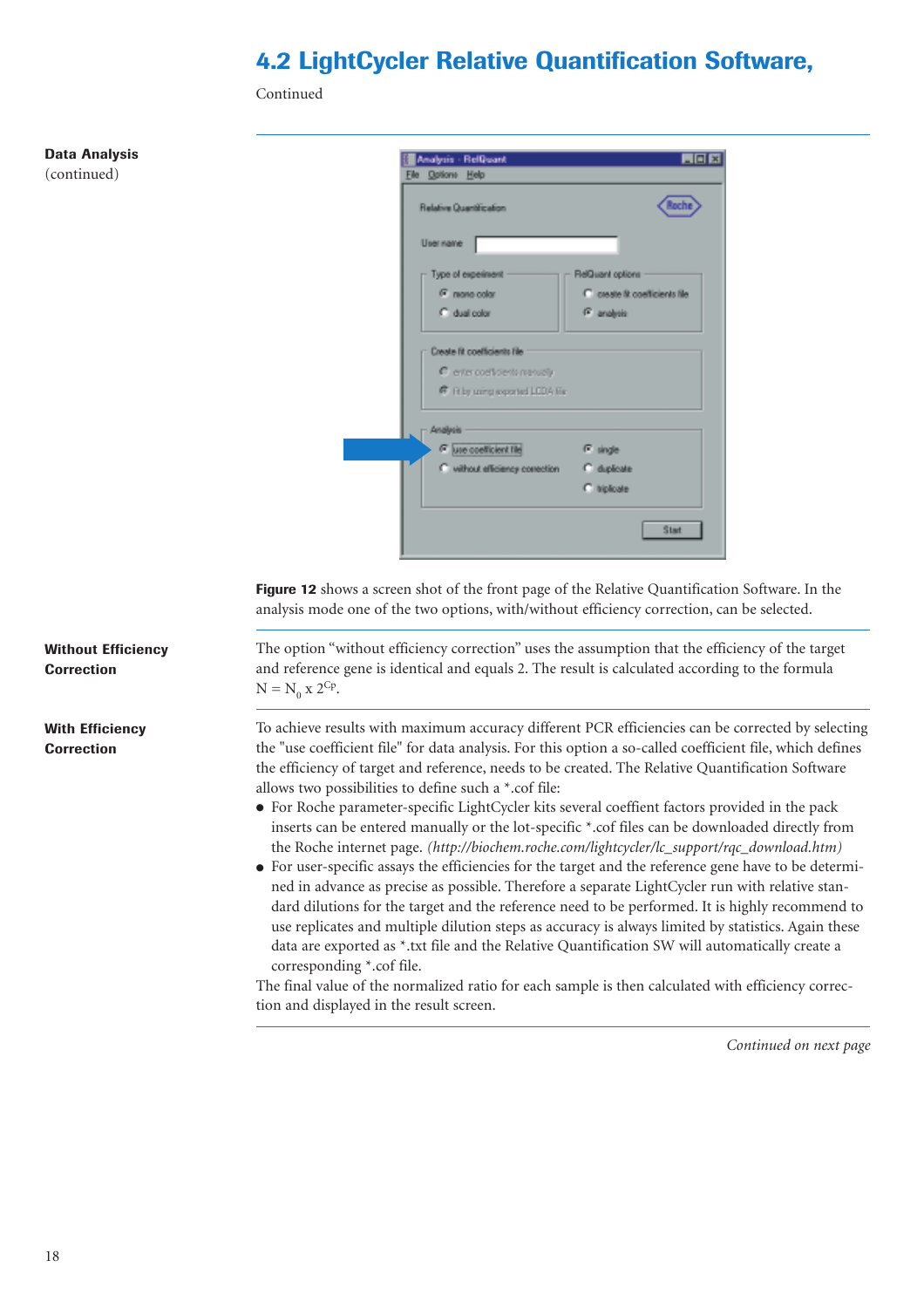# **4.2 LightCycler Relative Quantification Software,**

Continued

| <b>Create a Coefficient File</b> | As mentioned above, for user-specific applications the efficiency for the target and the reference<br>gene needs to be determined and stored in a coefficient file. The fit coefficients, describing the<br>kinetics during PCR, are created from dilution series. Due to the principle of calibrator norma-<br>lized relative quantification it is not necessary to know the exact copy number of these standards.<br>Only the relative dilution steps (1:10, 1:100, ) of the used standards have to be entered; one<br>dilution set for the target gene and one for the reference gene is required. We recommend to<br>perform a LightCycler run with e.g., 15 capillaries of target standards and another 15 capillaries<br>of reference standards covering a dynamic range of 4 orders of magnitudes. Then these<br>LightCycler data are transfered into the Relative Quantification Software to create a corresponding<br>*.cof file.<br>The dilution series should be done with a typical nucleic acid, e.g., total RNA or genomic DNA<br>from the calibrator. In principle, any nucleic acid dilution with identical PCR efficiency to a<br>typical sample can be used for creation of a relative standard curve.<br>• Dilution series of target and reference gene ("relative standards") are set up to cover the respec-<br>tive dynamic range of detection.<br>• The function "log concentration vs. Cp" is displayed and a curve (instead of a regression line) is<br>fitted through the data points to minimize the fit error. This polynomial fit function provides a<br>method to compensate for the observed "low concentration shift" of the Cp values.<br>• Relative concentrations of target and reference gene of each sample and calibrator are calculated<br>automatically from these curves. |
|----------------------------------|--------------------------------------------------------------------------------------------------------------------------------------------------------------------------------------------------------------------------------------------------------------------------------------------------------------------------------------------------------------------------------------------------------------------------------------------------------------------------------------------------------------------------------------------------------------------------------------------------------------------------------------------------------------------------------------------------------------------------------------------------------------------------------------------------------------------------------------------------------------------------------------------------------------------------------------------------------------------------------------------------------------------------------------------------------------------------------------------------------------------------------------------------------------------------------------------------------------------------------------------------------------------------------------------------------------------------------------------------------------------------------------------------------------------------------------------------------------------------------------------------------------------------------------------------------------------------------------------------------------------------------------------------------------------------------------------------------------------------------------------------------------------------------------------------------------------|
|                                  | Note: For customized applications please refer to Technical Note No. LC16/2002.                                                                                                                                                                                                                                                                                                                                                                                                                                                                                                                                                                                                                                                                                                                                                                                                                                                                                                                                                                                                                                                                                                                                                                                                                                                                                                                                                                                                                                                                                                                                                                                                                                                                                                                                    |
| Workflow                         | Figure 13 gives an overview of the required steps for data analysis with the Relative Quantification<br>Software:                                                                                                                                                                                                                                                                                                                                                                                                                                                                                                                                                                                                                                                                                                                                                                                                                                                                                                                                                                                                                                                                                                                                                                                                                                                                                                                                                                                                                                                                                                                                                                                                                                                                                                  |
|                                  | LightCycler run with pre-defined positions for target and reference gene reactions from sample and calibrator.<br>Select a loading scheme for either momo or dual color detection and single, duplicate or triplicate determination.<br>Export data from the LightCycler Softwareinto a *.txt file<br>Import *.txt file into the Relative Quantification Software<br>Import/Enter coefficients from<br>Automatic calculation of calibrator-normalized<br>Fit Coefficients File into the<br>target/reference ratios<br><b>Relative Quantification SW</b><br>Create Analysis file, store as *.ana file                                                                                                                                                                                                                                                                                                                                                                                                                                                                                                                                                                                                                                                                                                                                                                                                                                                                                                                                                                                                                                                                                                                                                                                                               |

### **Reference**

For step-to-step instructions on the LightCycler Relative Quantification Software, refer to the manual accompanying the software (Cat. No.: 3 158 527).

19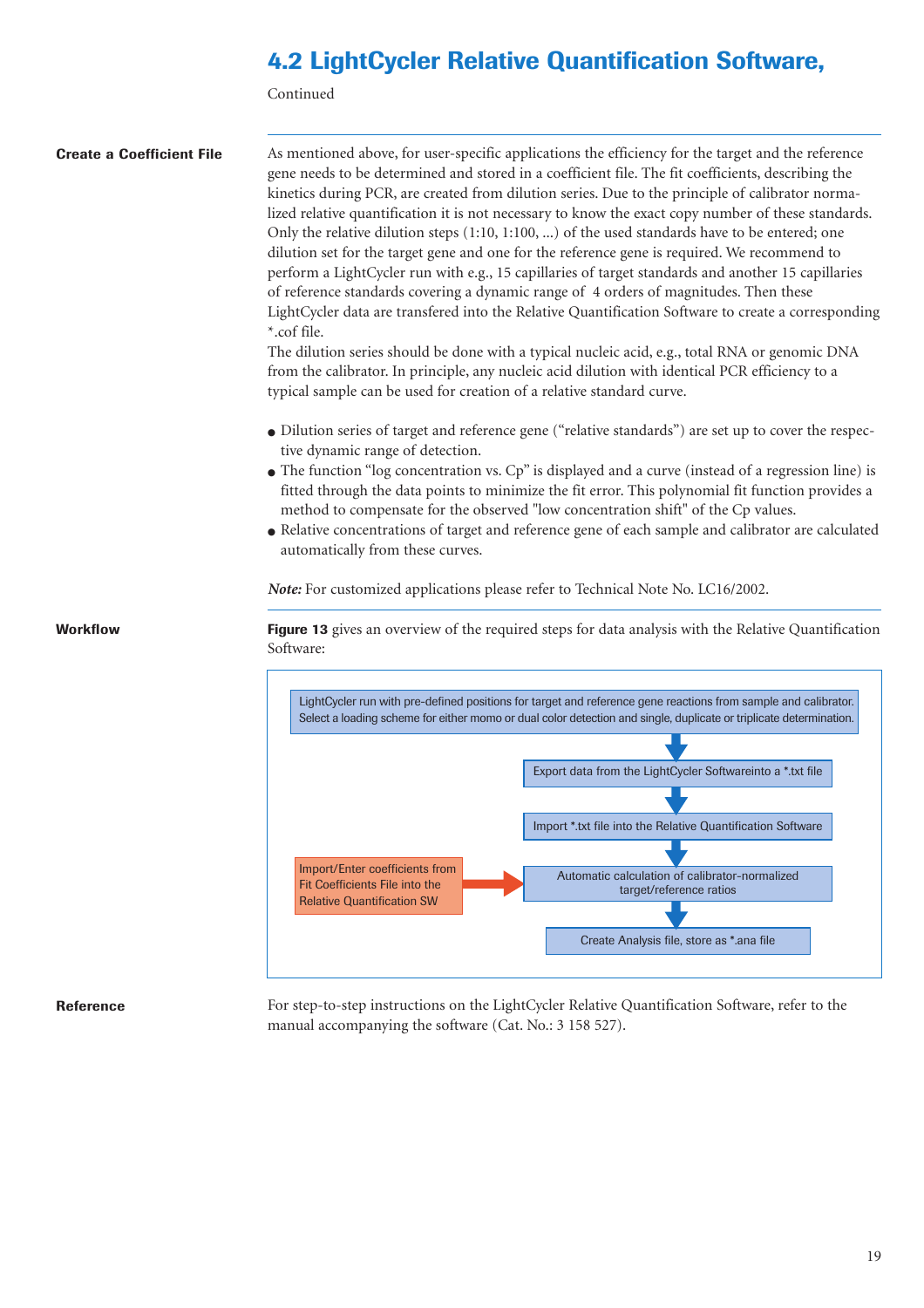# **4.3 Application 1: CK20 mRNA Quantification**

| <b>Example 1</b>                        | LightCycler - CK20 mRNA Quantification Kit                                                                                                                                                                                                                                                                                                                                                                                                                                                                                                                                                                                                                                                                                                                                                                                                                                                                                                                                                                                                                                                                                                                                                                                                                                                                                                                                                                                                                                                                                                                              |
|-----------------------------------------|-------------------------------------------------------------------------------------------------------------------------------------------------------------------------------------------------------------------------------------------------------------------------------------------------------------------------------------------------------------------------------------------------------------------------------------------------------------------------------------------------------------------------------------------------------------------------------------------------------------------------------------------------------------------------------------------------------------------------------------------------------------------------------------------------------------------------------------------------------------------------------------------------------------------------------------------------------------------------------------------------------------------------------------------------------------------------------------------------------------------------------------------------------------------------------------------------------------------------------------------------------------------------------------------------------------------------------------------------------------------------------------------------------------------------------------------------------------------------------------------------------------------------------------------------------------------------|
| <b>Background</b><br><b>Information</b> | The human Cytokeratin 20 (CK20) belongs to the epithelial subgroup of the intermediate fila-<br>ment protein family that is involved in cytoskeletal structure. Like other cytokeratins, the CK20<br>gene expression varies according to the tissue type. Expression studies suggest CK20 is restricted<br>to gastrointestinal epithelium, urothelium, and Merkel cell carcinomas of the skin.<br>Many subjects suffering from cancer experience tumor recurrence despite a diagnosis of metasta-<br>sis-free margins. It is believed that many of these recurrences occur due to the presence of micro-<br>metastases that are currently undetectable by conventional methods. PCR-based methods are<br>being investigated as a possible means of micrometastases detection. For these purposes, many ge-<br>nes are being evaluated for their suitability, with the prime candidates being those with restricted<br>expression. CK20 has been examined as a marker of micrometastasis, primarily for colorectal and<br>urothelial cancer, when detected in lymph nodes, blood or bone marrow. In some studies, CK20<br>detection has been correlated with increased recurrence risk and tumor stage.<br>Due to technical variations between studies and a lack of quantitative assessment, the reasons for<br>these discrepancies are poorly understood. As a result there is an important need to continue furt-<br>her studies on CK20 to involve standardized techniques with an ability to discriminate expression<br>levels in a quantitative RT-PCR experiment. |
| <b>CK 20</b><br><b>Kit Concept</b>      | The quantification of CK20 mRNA is performed in a two-step procedure. In the first step, cDNA<br>is prepared from RNA by reverse transcription with random hexamers serving as primers. For<br>every sample only one cDNA reaction is required as template for amplification and detection of<br>CK20 (target) and PBGD (reference) by a LightCycler PCR.<br>The LightCycler - CK20 calibrator RNA, provided in the kit, contains a stabilized fraction of a to-<br>tal RNA purified from an immortalized cell line constitutively expressing CK20. It must be inclu-<br>ded with each RT-PCR LightCycler run. It serves to compensate for the constant differences bet-<br>ween the detection of the target (CK20) and reference gene (PBGD), and provides a constant cali-<br>bration point between PCR runs.<br>By using the Relative Quantification Software for the LightCycler Instrument, the amount of<br>mRNA encoding for CK20 is expressed as a relative ratio to a reference gene (PBGD) in a sample<br>relative to the CK20:PBGD ratio in a calibrator. See scheme in figure 14 below.<br>Note: To guarantee a correct analysis of an experiment by the Relative Quantification Software, it<br>is essential to fulfill some requirements for the loading of the LightCycler carousel. Please follow<br>the workload scheme mentioned in the LightCycler Relative Quantification Software manual prior<br>to performing this assay.                                                                                                                        |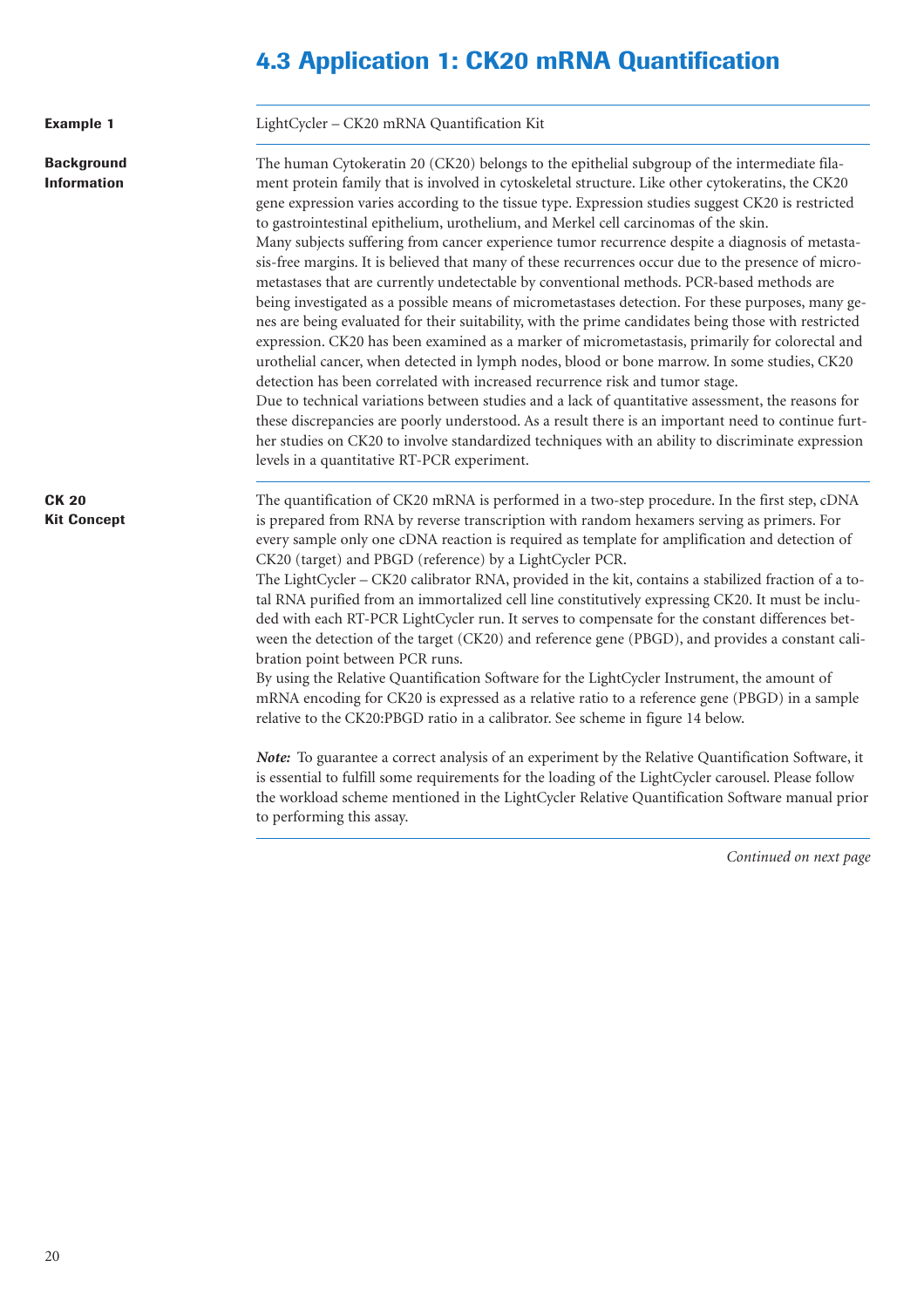# **4.3 Application 1: CK20 mRNA Quantification**

Continued



*(http://biochem.roche.com/lightcycler/lc\_support/rqc\_download.htm)* 

*Continued on next page*

21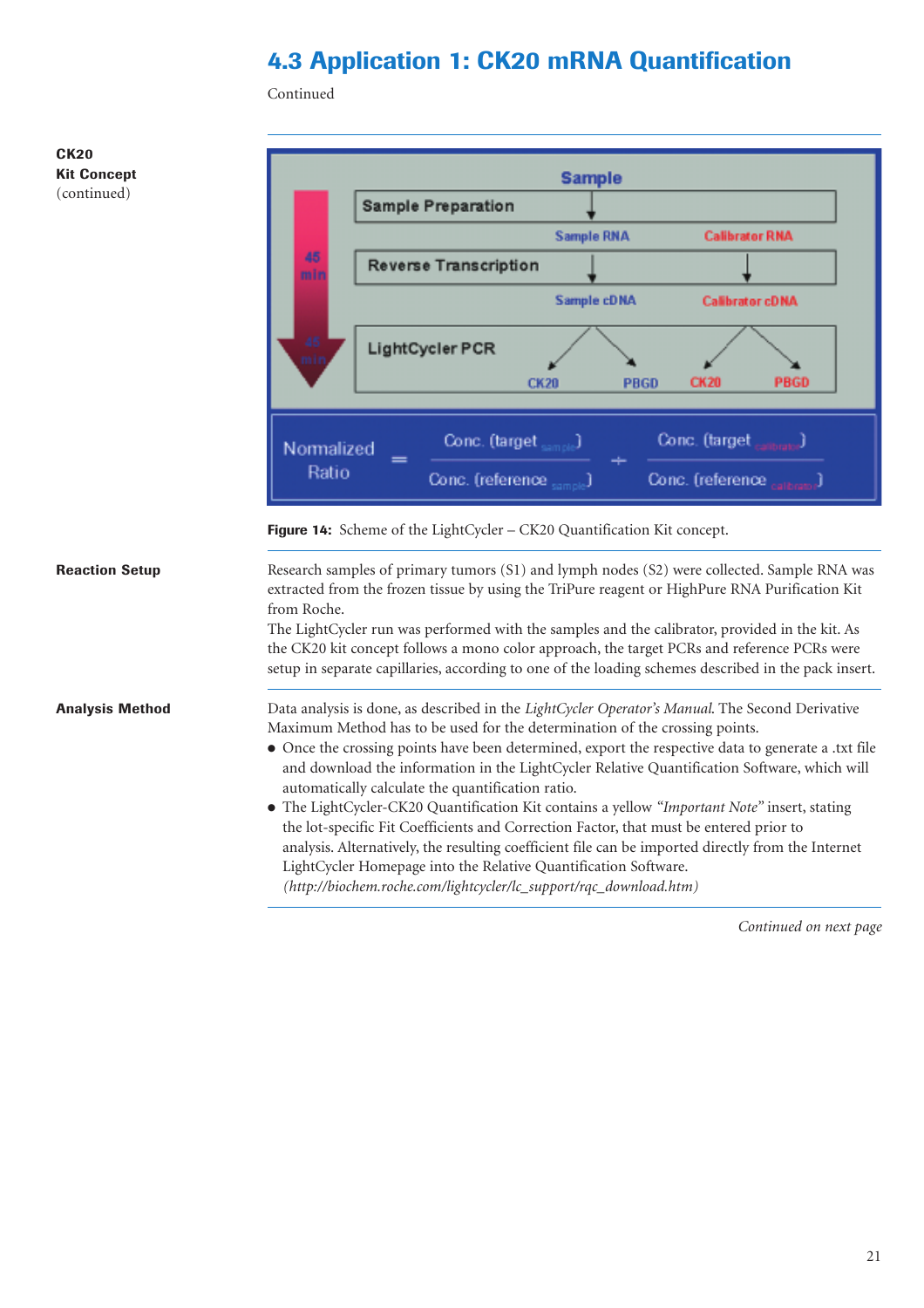# **4.3 Application 1: CK20 mRNA Quantification,**

Continued

### **Calculation of Results**

In the first step, the relative amount of target (CK20) is calculated as a ratio of target (T) concentration to reference (R) concentration (PBGD). In the second step, this ratio of target to reference (T:R) of the sample is divided by the T:R ratio of the calibrator, that is run in parallel with the samples.

![](_page_21_Figure_4.jpeg)

### **Interpretation of Results**

**Figure 15** visualizes a typical result for the CK20 Quantification kit:

It shows the determination of crossing points for the target CK20 and the housekeeping gene PBGD of two different samples (S1, S2) and the calibrator (C)). The final result is expresses as the normalized ratio. The CK20 level of the sample S2 is significantly lower than that from sample S1. In the CK20 kit, the ratio of T:R in the calibrator RNA is set to a value of 1,000,000 for easier reading of the results. Therefore, a sample with 2,000,000 has 2 times more CK20 mRNA expression than the provided calibrator. A typical CK20-negative sample material results in normalized ratios of approx. 1000, which is 1000 times lower than the calibrator.

Due to statistical reasons, CK20 quantification of very low copy numbers becomes less reliable. Therefore, it is better to treat results in this range qualitatively or perform replicate analysis to increase reproducibility.

Additionally, the dynamic range of quantification must be considered when interpreting results. Although the dynamic range of quantification is large, not all samples can take advantage of this range, particularly if the crossing point of the reference gene is in a later cycle.

For example, a relative ratio of 100 will roughly correspond to a sample with a target crossing point that is 12 cycles later than that of the reference. If the reference crossing point was 22 (therefore target = 34), then this would be detectable, however, if the reference crossing point was 30 (target 42), this would be difficult to detect and considered negative. This also has implications for the quantification reliability of relative ratio amounts. The relative ratio of 100 is reliable when the reference crossing point is 22, but is less reliable when the reference crossing point is 30.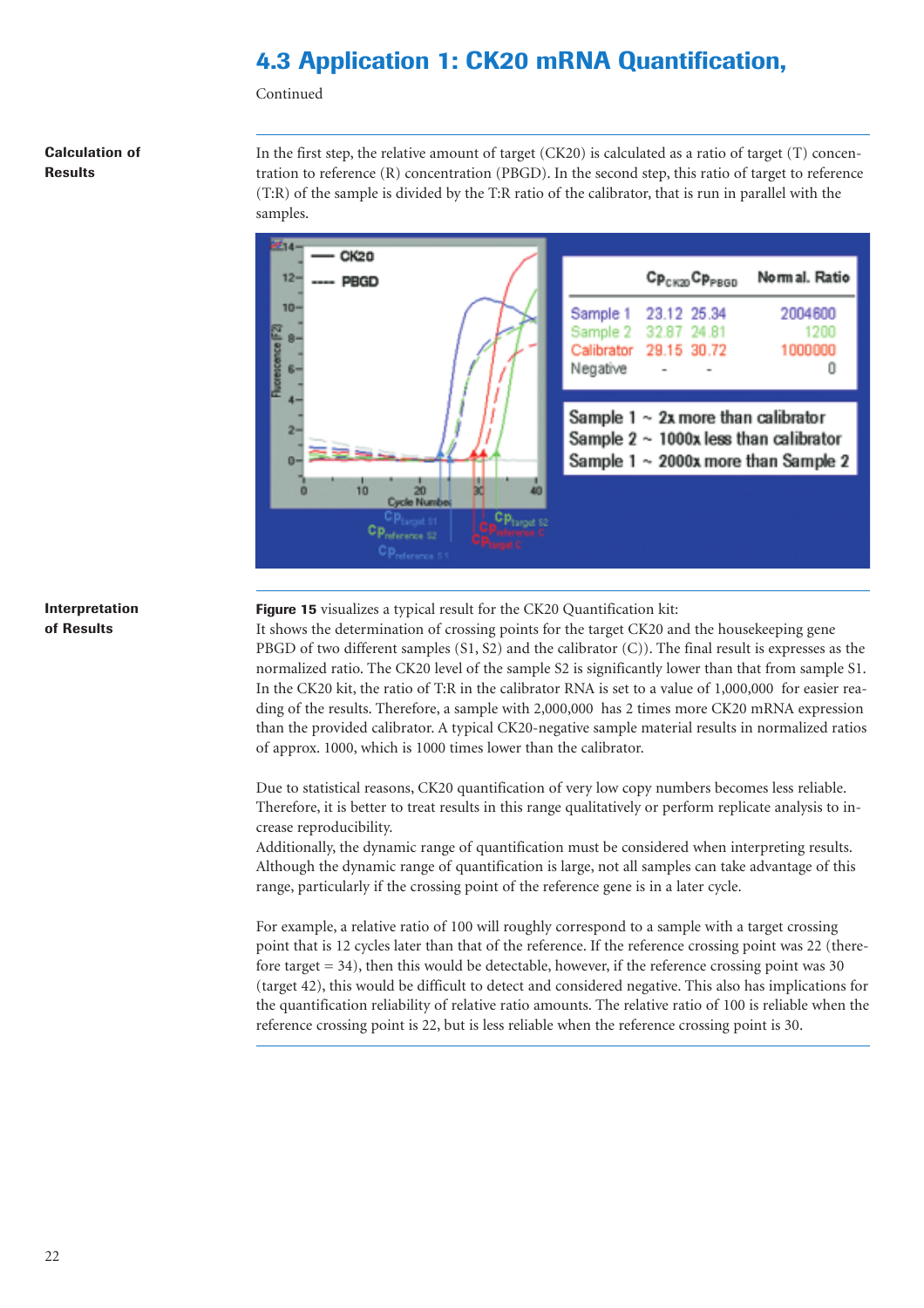# **4.4 Application 2: HER2/neu DNA Quantification**

| <b>Example 2</b>                        | LightCycler - HER2/neu DNA Quantification Kit                                                                                                                                                                                                                                                                                                                                                                                                                                                                                                                                                                                                                                                                                                                                                                                                                                                                                                                                                                                                                                                                                                                                                                                                                                                                                                                                                                                                                                                          |
|-----------------------------------------|--------------------------------------------------------------------------------------------------------------------------------------------------------------------------------------------------------------------------------------------------------------------------------------------------------------------------------------------------------------------------------------------------------------------------------------------------------------------------------------------------------------------------------------------------------------------------------------------------------------------------------------------------------------------------------------------------------------------------------------------------------------------------------------------------------------------------------------------------------------------------------------------------------------------------------------------------------------------------------------------------------------------------------------------------------------------------------------------------------------------------------------------------------------------------------------------------------------------------------------------------------------------------------------------------------------------------------------------------------------------------------------------------------------------------------------------------------------------------------------------------------|
| <b>Background</b><br><b>Information</b> | The human epidermal growth factor receptor-2 (HER2, also referred to as HER2/neu or c-erbB2)<br>gene is a proto-oncogene mapped on chromosome 17q21. It encodes a 185 kDa transmembrane<br>cell surface glycoprotein, which is often called HER2/neu protein or receptor. HER2/neu is a<br>member of the tyrosine kinase family with a high degree of homology with the human epidermal<br>growth factor receptor (EGF-R).<br>HER2/neu gene amplification and/or overexpression is frequently observed in subsets of a wide<br>range of human cancers (e.g., breast cancer). The LightCycler HER2/neu DNA Quantification<br>Kit is a convenient PCR method for the determination of the DNA encoding for the human<br>HER2/neu.                                                                                                                                                                                                                                                                                                                                                                                                                                                                                                                                                                                                                                                                                                                                                                        |
| HER2/neu<br><b>Kit Concept</b>          | Using the LightCycler Instrument as a closed-tube, rapid PCR amplification and real-time fluores-<br>cence detection system, quantitative measurements can be performed with minimal risk of cross<br>contamination. Normalization against the calibrator DNA, provided with the kit, corrects for dif-<br>ferences in HER2/neu values, resulting from the combined variation in the quantity and quality of<br>DNA sample and the efficiency of PCR.<br>The LightCycler HER2/neu DNA Quantification Kit allows the simultaneous quantitative<br>detection of DNA encoding human HER2/neu, in DNA preparations from cell cultures and other<br>biological samples, relative to a reference gene, by dual color detection. The use of a previously<br>stored color compensation file is a prerequisite in this dual color experiment (i.e., both Light<br>Cycler Red 640 and LightCycler Red 705 -labeled Hybridization Probes are used in a single capil-<br>lary). A single copy gene located on the identical chromosome as the HER2/neu gene (chromo-<br>some 17) was selected as a reference, to avoid incorrect quantification in case of chromosomal<br>aberration.<br>Note: The described performance of the kit is guaranteed only for use on the LightCycler Instru-<br>ment and in conjunction with the LightCycler Relative Quantification Software. Please read the<br>LightCycler Relative Quantification Software manual and pack insert thoroughly prior to perfor-<br>ming this assay. |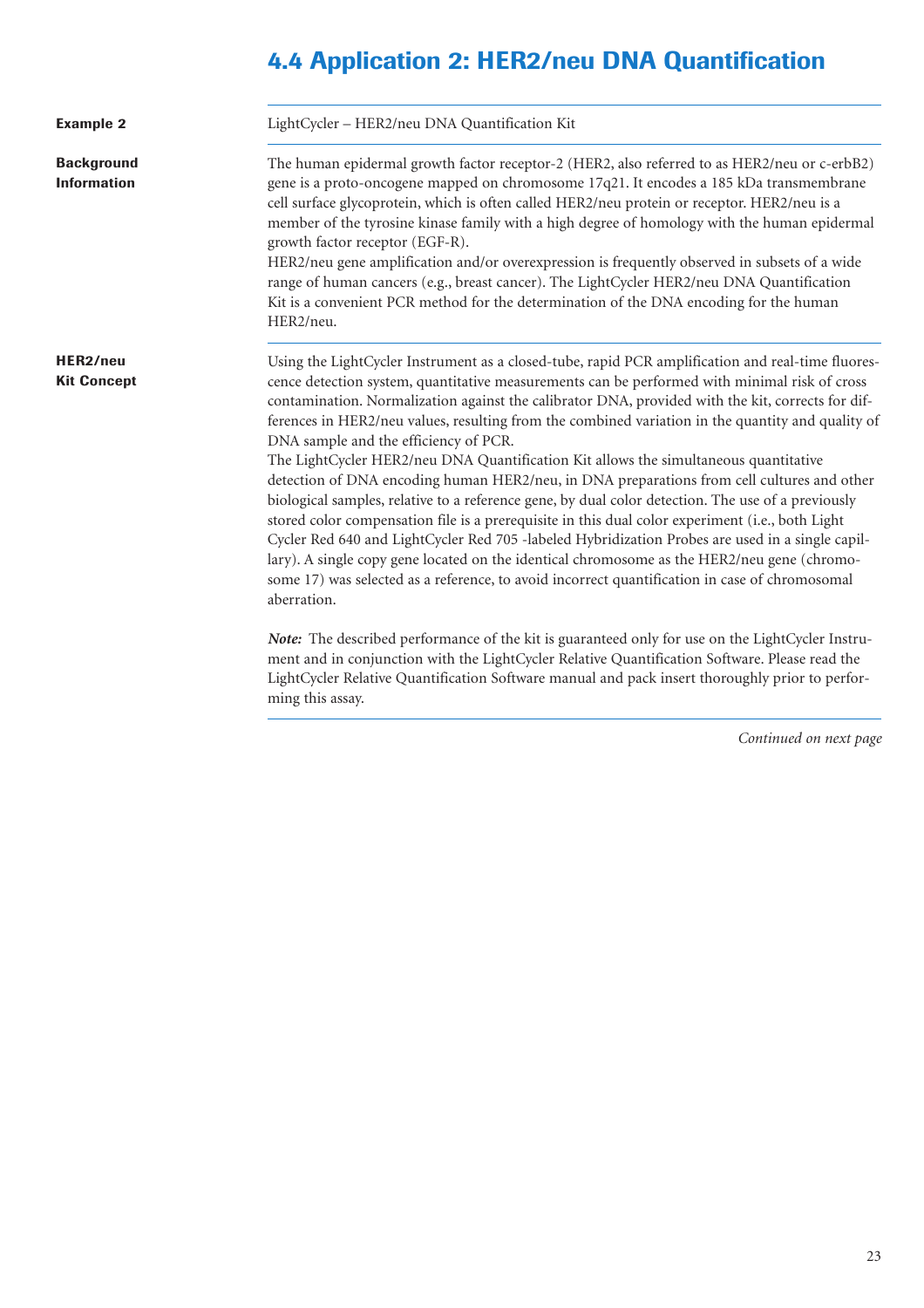# **4.4 Application 2: HER2/neu DNA Quantification,**

Continued

![](_page_23_Figure_2.jpeg)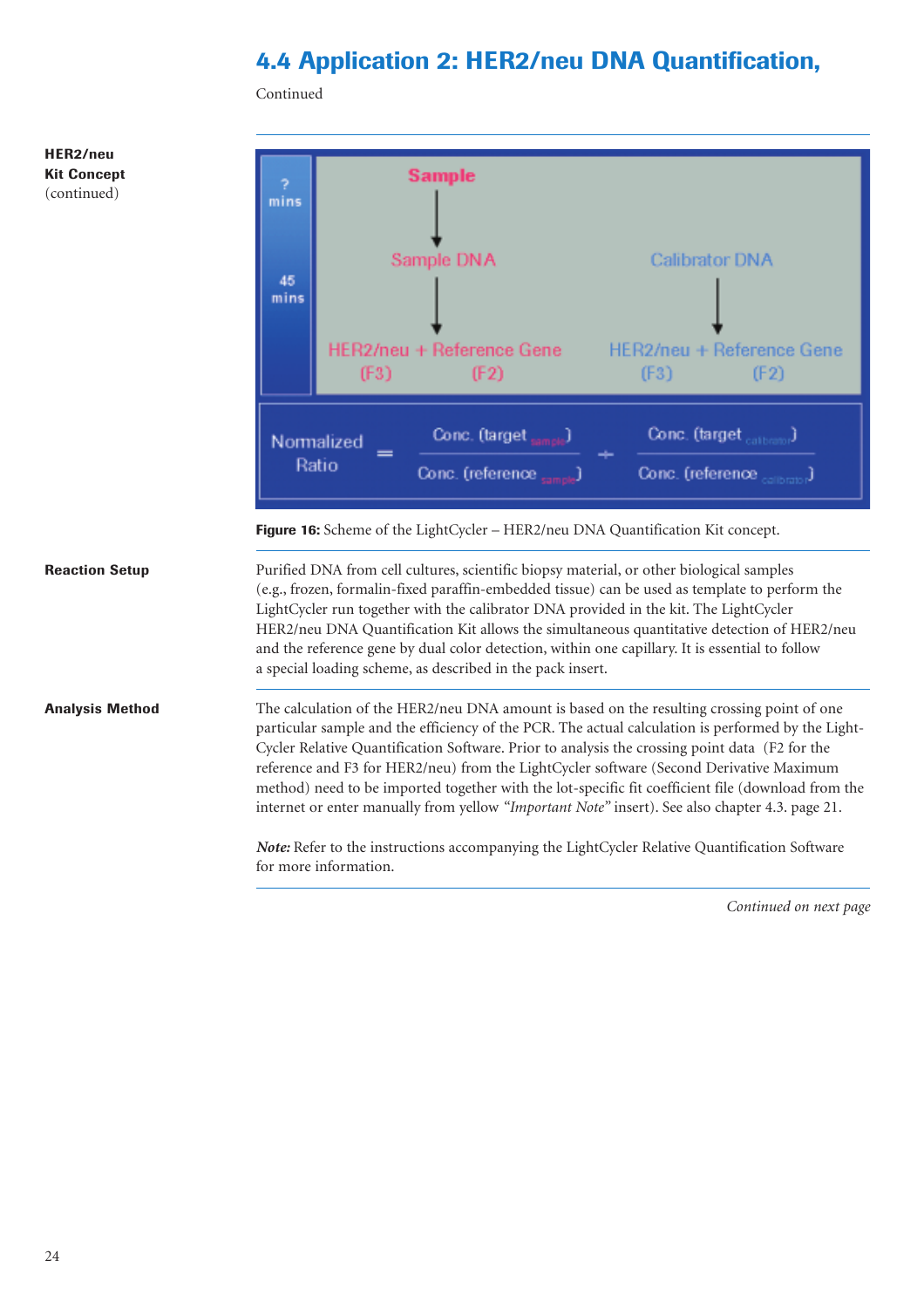# **4.4 Application 2: HER2/neu DNA Quantification,**

Continued

![](_page_24_Figure_2.jpeg)

### **Typical Result**

**Figure 17** shows typical results regarding the specificity and sensitivity of HER2/neu detection, and relative quantification of HER2/neu DNA, relative to a reference gene. Fluorescence data for HER2/neu is shown in channel 3 (F3) and for the reference gene in channel 2 (F2), respectively. Sample 1 (ratio of 0.98) is negative for HER2/neu DNA over-amplification, sample 2 (ratio of 18.52) positive.

| Experiment                                    | User name: Imi O<br><b>Pun By: Aminda</b><br>Flun Date: Miz 06, 2001 15:18 |                       |                  | Conscion Factor<br>Multiplication factor | 0.55                                                  |                  |   |                   |
|-----------------------------------------------|----------------------------------------------------------------------------|-----------------------|------------------|------------------------------------------|-------------------------------------------------------|------------------|---|-------------------|
| File name (target)                            | <b>Heck OBDOTI Filter</b>                                                  |                       |                  |                                          | Display format of normalized ratio                    |                  |   |                   |
| File name (releases)<br>File name (cost.)     | HAZ-080001 F2 hd<br>Imi Hel2 Test cof                                      |                       |                  |                                          | <sup>(2</sup> decimal format)<br>C exponential format |                  |   |                   |
| No                                            | Sample informationers                                                      | <b>Crossing point</b> | <b>CP</b> median | Delta O <sup>9</sup> median              | <b>flutio</b> conc.                                   | Normalized ratio |   |                   |
|                                               |                                                                            |                       |                  |                                          |                                                       |                  |   |                   |
| Calibrator<br>$\mathbf{1}$<br>п<br>Calibrator |                                                                            | 22.78<br>33.69        | 22, 38<br>22.69  | 0.09                                     | 1.00                                                  | 1.10             | Ξ |                   |
| а<br>P20<br>з<br>F20                          |                                                                            | $34 - 38$<br>23.55    | 34.38<br>23.99   | 0.39                                     | 0.00                                                  | 1.45             |   |                   |
| 項<br>F62<br>F62<br>a                          |                                                                            | 23.13<br>22.79        | 23.33<br>22.39   | 0.34                                     | 0.83                                                  | 1.52             |   |                   |
| s<br>F17<br>ы                                 |                                                                            | 28.51                 | 28.51            | $-1.21$                                  | 2.56                                                  | 4.65             |   | HER2/neu<br>over- |
| F17                                           |                                                                            | 31.72                 | 21.72            |                                          |                                                       |                  | E | amplification     |
| 団                                             |                                                                            |                       |                  |                                          |                                                       | E                |   |                   |

**Figure 18** The final result is expressed as normalized ratio (T:R in the sample, relative to the ratio of T:R in the calibrator DNA), by the LightCycler Relative Quantification Software.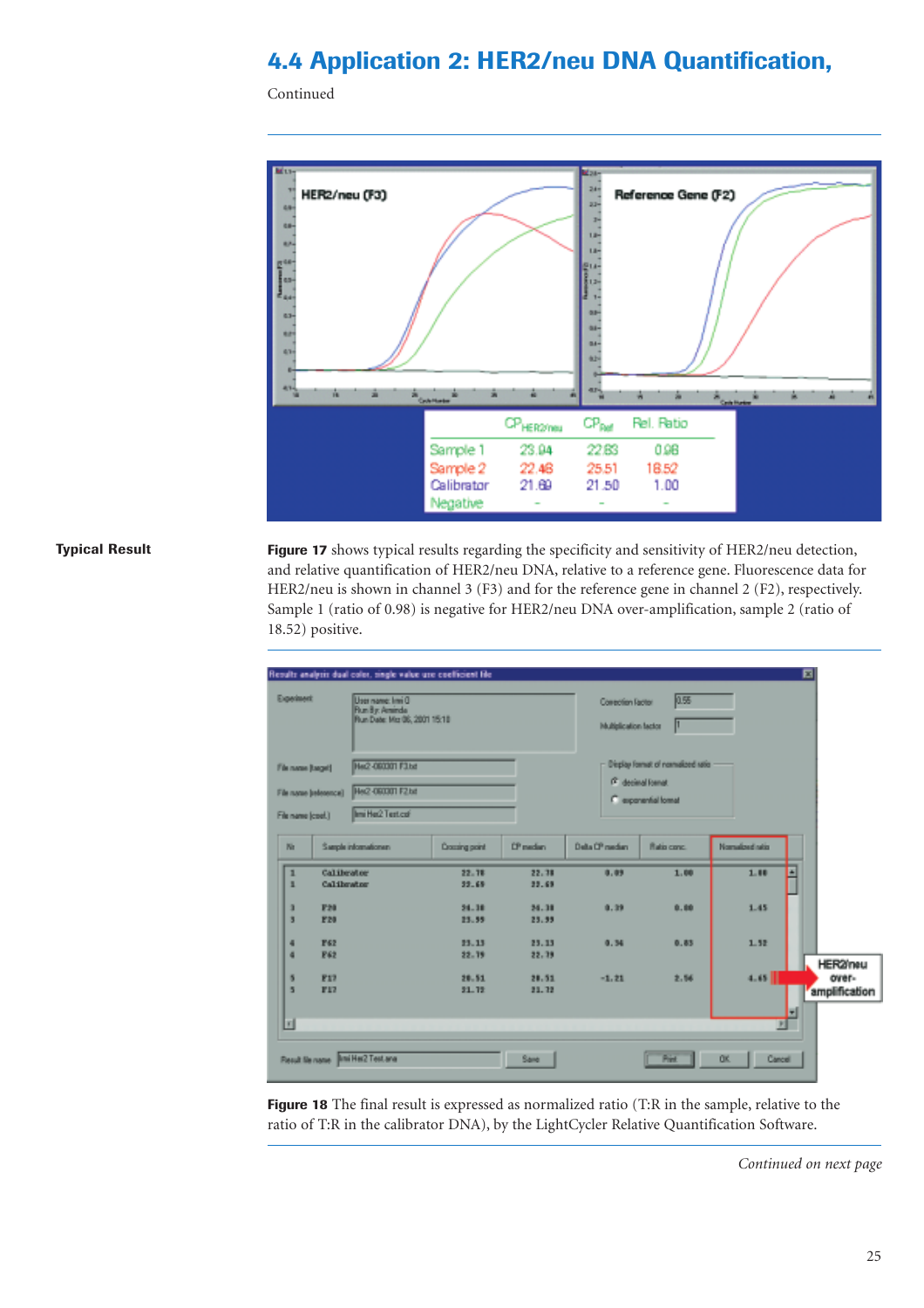## **4.4 Application 2: HER2/neu DNA Quantification,**

Continued

**Interpretation of Results**

The ratio of T:R in the LightCycler calibrator, provided with the kit has a value of 1.00 to simulate the conditions in a normal cell (stabilized solution of plasmid DNA containing cloned fragments of the HER2/neu gene and the reference gene).

Ratio of < 2.00: sample is negative for HER2/neu DNA over-amplification. Ratio of  $\geq$  2.00: sample is positive for HER2/neu DNA over-amplification.

*Note:* In biological samples, cells with amplified HER2/neu DNA are dispersed in a background of non-amplified cells, thereby leading to a decreased sensitivity (i.e., positive samples may have values lower than 2.00). In many cases this can be avoided by briefly removing the non-tumorous cells, for example, by macrodissection with a scalpel.

Due to statistical reasons, HER2/neu detection and quantification becomes less reliable at lowcopy numbers, i.e. results obtained from sample material with crossing points greater than 35 for either the target (HER2/neu) and/or the reference gene.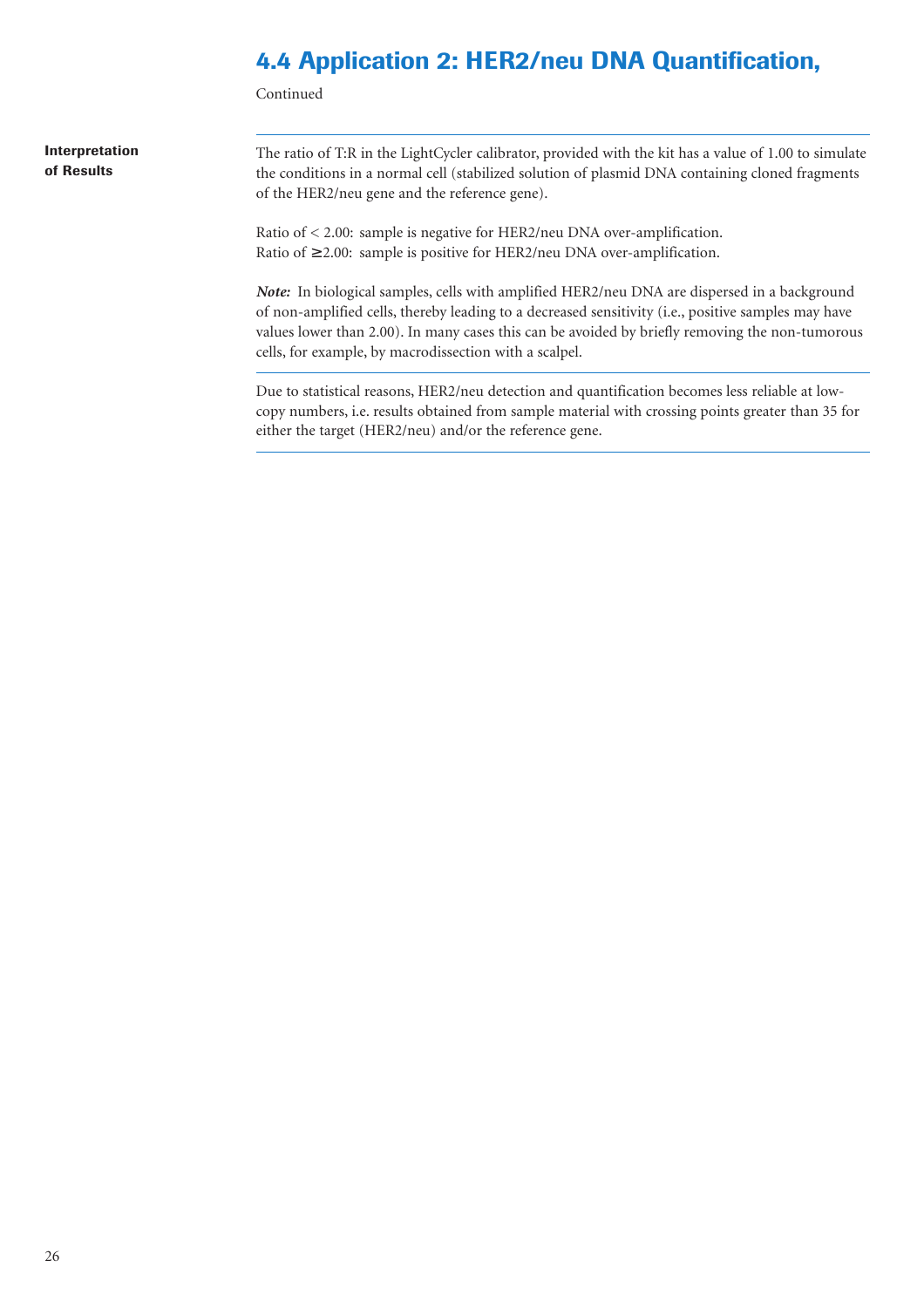# **5. Optimizing PCR Conditions**

| <b>Overview</b>                                             | At the beginning the PCR conditions need to be established. Start with the target reaction set up<br>and optimize all PCR parameters with consideration of the recommendations listed below. After<br>the PCR parameters of the target have been selected, adapt the reference gene amplification to<br>these "target conditions".<br>• For assay development always use Roche LC ready-to-use reagents.                                                                                                    |  |  |  |  |  |
|-------------------------------------------------------------|-------------------------------------------------------------------------------------------------------------------------------------------------------------------------------------------------------------------------------------------------------------------------------------------------------------------------------------------------------------------------------------------------------------------------------------------------------------------------------------------------------------|--|--|--|--|--|
|                                                             | For further details see Technical Note No. LC 2-5/99 and LC 9/2000 Optimization Strategy, in<br>addition pack inserts of the LC Kits for PCR or RT-PCR and the LightCycler Operator's Manual                                                                                                                                                                                                                                                                                                                |  |  |  |  |  |
| $MgCl2$ –<br><b>Titration</b>                               | Include a $MgCl2 - titration$ in the first experiment:<br>$\bullet$ 1-5 mM MgCl, for DNA assays<br>• 4-8 mM MgCl, for RNA assays (with the exception of the LightCycler RNA Masters<br>$\Rightarrow$ Mn(OAc) <sub>2</sub> dependent)                                                                                                                                                                                                                                                                        |  |  |  |  |  |
| <b>Template</b>                                             | Start with at least two different dilutions:<br>• high concentration<br>· medium/low concentration                                                                                                                                                                                                                                                                                                                                                                                                          |  |  |  |  |  |
|                                                             | always add some controls:<br>• no template control (NTC)<br>· RT-minus control<br>• positive control.                                                                                                                                                                                                                                                                                                                                                                                                       |  |  |  |  |  |
| <b>Primers and</b><br><b>Hybridization</b><br><b>Probes</b> | For the design of primers and Hybridization Probes follow<br>the guidelines in Technical Notes No. LC 1/99 and LC 6/99 or the LightCycler Operator's Manual.<br>• amplicon length should not exceed 1000 bp; for best results short amplicons are recommended.<br>· always use highly purified primers and probes (HPLC)<br>$\bullet$ start with standard concentrations: Primers 0.5 µM each<br>Hybridization Probes 0.2 µM each<br>• avoid duplex formation between primers and Hybridization Probe pairs |  |  |  |  |  |
| <b>Further</b><br><b>Optimization</b>                       | An assay performance can be improved by the following parameters:<br>• annealing temperature: optimize in $1 - 2$ °C steps<br>• primer concentration: in the range of $0.3 - 1.0 \mu M$ each<br>Hybridization Probe concentration: in the range of $0.2 - 0.4 \mu M$ each<br>• use Hotstart to reduce formation of primer dimers and improve sensitivity                                                                                                                                                    |  |  |  |  |  |